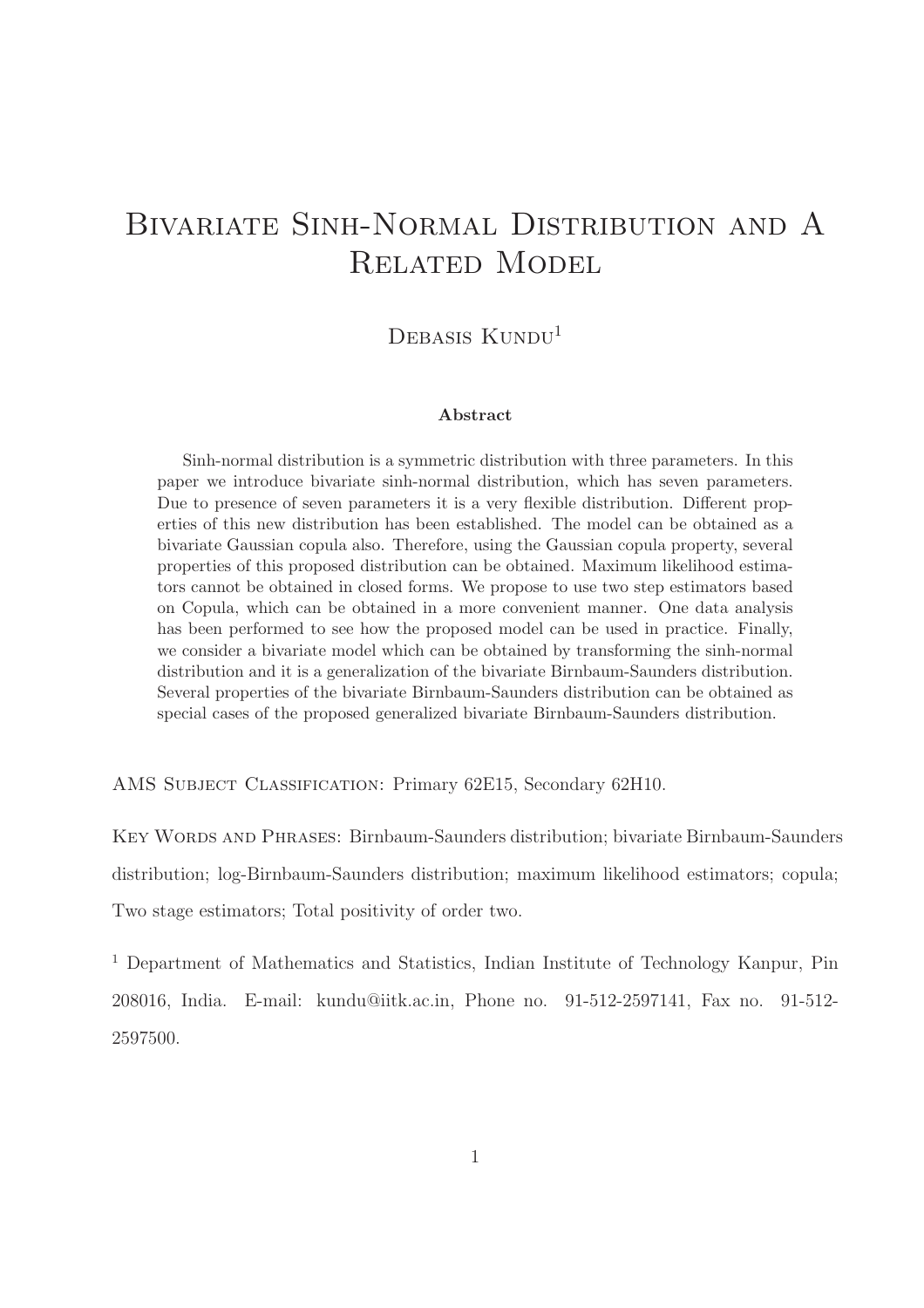## 1 INTRODUCTION

Rieck and Nedelman [13], introduced sinh-normal (SHN) distribution, as a three parameter symmetric model with the following cumulative distribution function (CDF)

$$
F_Y(y; \alpha, \sigma, \mu) = \Phi(a(y; \alpha, \sigma, \mu)); \quad y \in \mathbb{R}.
$$
 (1)

Here  $\Phi(\cdot)$  is the CDF of a standard normal random variable,  $\alpha > 0$ ,  $\sigma > 0$ ,  $-\infty < \mu < \infty$ ,  $sinh(x)$  is the hyperbolic sine function of x where  $sinh(x) = (e^x - e^{-x})/2$ , and

$$
a(y; \alpha, \sigma, \mu) = \frac{2}{\alpha} \sinh\left(\frac{y-\mu}{\sigma}\right).
$$

Note that  $a(y; \alpha, \sigma, \mu)$  is an increasing function of y, and as  $y \to -\infty$ ,  $a(y; \alpha, \sigma, \mu) \to -\infty$ , and as  $y \to \infty$ ,  $a(y; \alpha, \sigma, \mu) \to \infty$ , therefore,  $F_Y(\cdot)$  as defined in (1) is a proper distribution function. From now on a three-parameter sinh-normal random variable with CDF (1) will be denoted by  $SHN(\alpha, \sigma, \mu)$ . It has several important properties, and a brief review of SHN distribution will be provided in Section 2.

The main aim of this paper is to introduce bivariate sinh-normal (BSHN) distribution, which is a natural extension of SHN distribution of one dimension to two dimensions. Recently, Kundu et al. [7] introduced a bivariate Birnbaum-Saunders distribution. It is observed that the bivariate log-Birnbaum-Saunders distribution can be obtained as a special case of the BSHN distribution. The proposed BSHN distribution has seven parameters, and due to presence of two location, two shapes, two scales and one correlation parameters, it is a very flexible model. After proper normalization, as the shape parameters converge to zero, it approaches to a standard bivariate normal distribution.

The probability density function (PDF) of BSHN, can be both unimodal or bimodal depending on the shape parameters. Due to presence of the two shape parameters, it is more flexible than the bivariate normal distribution. The marginals of BSHN are SHN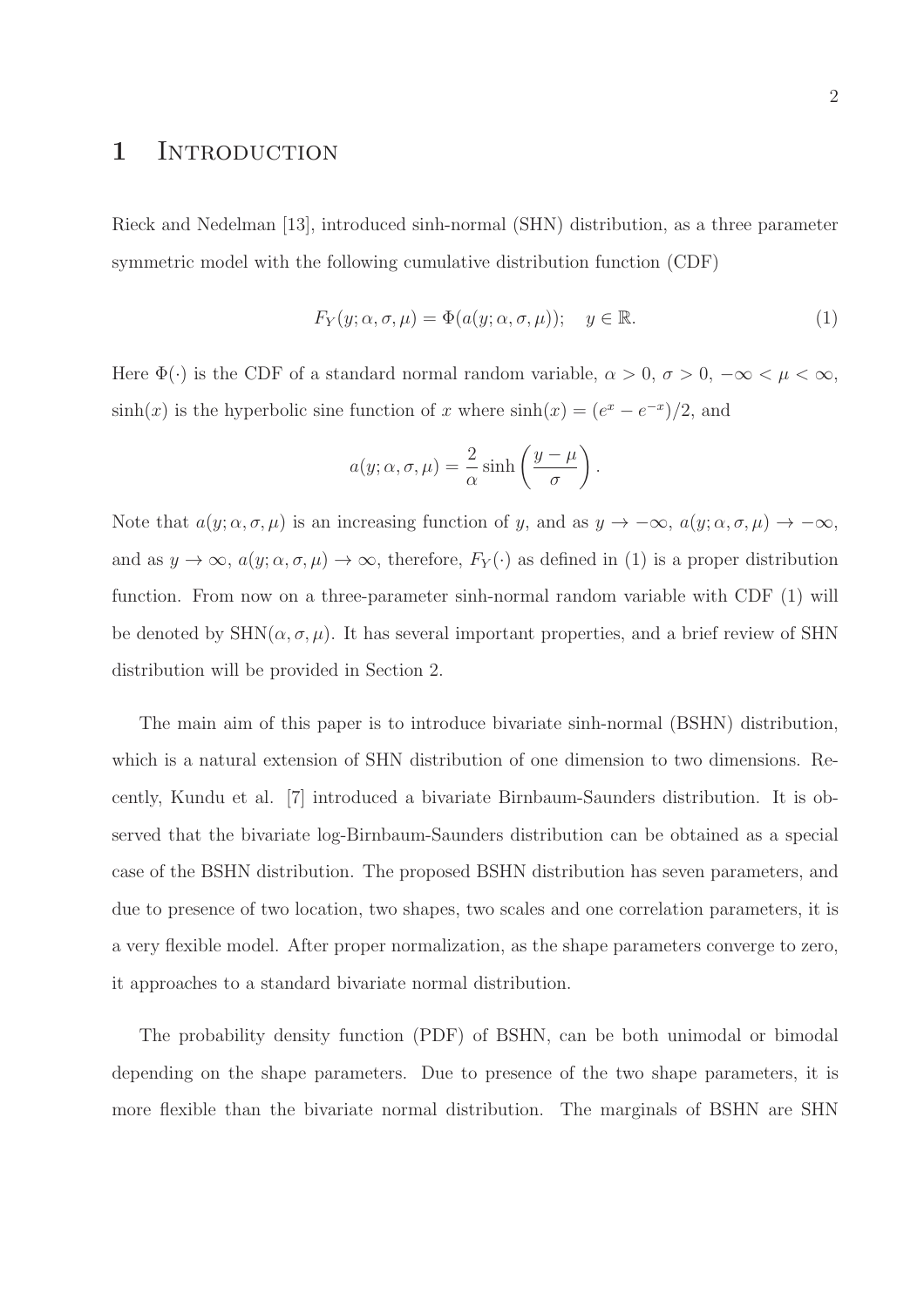distributions, and the conditional distribution also can be obtained in closed form. The generation from a BSHN distribution is quite straight forward, hence simulation experiments can be performed in a routine matter. The proposed BSHN model can be obtained as a bivariate Gaussian copula, hence different copula properties can be easily incorporated for BSHN distribution. The model has the total positivity of order two  $(\text{TP}_2)$  or reverse rule of order two  $(RR_2)$  properties depending on the correlation parameter. The maximum likelihood estimators of the unknown parameters cannot be obtained in closed form, as expected. Nonlinear optimization method needs to be used to compute the MLEs. We propose to use two stage estimators as proposed by Joe [6]. One data analysis has been performed for illustrative purposes.

Finally we introduce a new bivariate distribution, which can be obtained by transforming the BSHN random variable. The new distribution is a generalization of the bivariate Birnbaum-Saunders distribution introduced by Kundu et al. [7], and we call it as the bivariate generalized Birnbaum-Saunders distribution. We establish different properties of the generalized Birnbaum-Saunders distribution, and it is observed that several properties of the bivariate Birnbaum-Saunders distribution can be obtained as special cases of the proposed distribution. Finally we indicate multivariate generalization of the proposed models.

Rest of the paper is organized as follows. In Section 2, we provide some preliminaries. The proposed BSHN distribution is defined and its properties are discussed in Section 3. The statistical inference of the unknown parameters are discussed in Section 4. The analysis of a data set is provided in Section 5. In Section 6, we proposes generalized Birnbaum-Saunders distribution, and finally we conclude the paper in Section 6.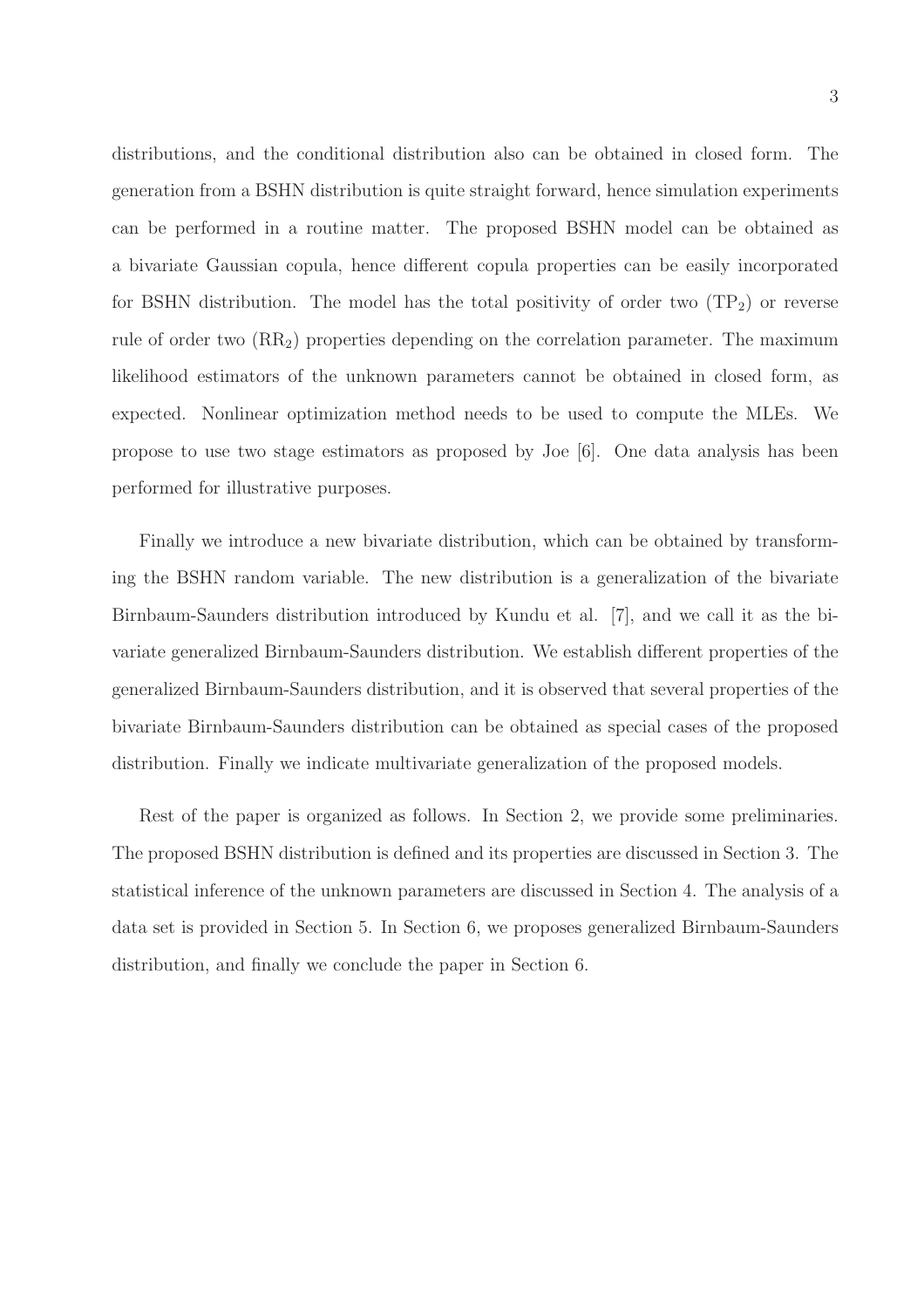# 2 Preliminaries

### 2.1 SINH-NORMAL DISTRIBUTION

Suppose  $Y \sim \text{SHN}(\alpha, \sigma, \mu)$ , then the CDF of Y is provided in (1), and the corresponding probability density function (PDF) becomes

$$
f_Y(y; \alpha, \sigma, \mu) = \phi(a(y; \alpha, \sigma, \mu))A(y; \alpha, \sigma, \mu); \quad y \in \mathbb{R},
$$

here  $\phi(\cdot)$  is the PDF of a standard normal random variable, and

$$
A(y; \alpha, \sigma, \mu) = \frac{d}{dy} a(y; \alpha, \sigma, \mu) = \frac{2}{\alpha \sigma} \cosh\left(\frac{y - \mu}{\sigma}\right) = \frac{e^{(y - \mu)/\sigma} + e^{-(y - \mu)/\sigma}}{\alpha \sigma}
$$

By simple transformation, it follows that if  $Y \sim \text{SHN}(\alpha, \sigma, \mu)$ , then

$$
Z = \frac{2}{\alpha} \sinh\left(\frac{y-\mu}{\sigma}\right) \sim N(0,1). \tag{2}
$$

Here  $N(0, 1)$  denotes a standard normal random variable. From (2), it follows that if  $Z \sim$  $N(0, 1)$ , then

$$
Y = \sigma \, \arcsinh\left(\frac{\alpha Z}{2}\right) + \mu \sim \text{SHN}(\alpha, \sigma, \mu),\tag{3}
$$

where arcsinh  $(x) = \ln(x + \sqrt{x^2 + 1})$ . Using (3), random samples from SHN distribution can be easily generated. Moreover, from (3), it follows that if  $Y \sim \text{SHN}(\alpha, \sigma, \mu)$ , then  $cY \sim$  $SHN(\alpha, |c|\sigma, c\mu).$ 

Rieck [12] has established the following properties of a SHN distribution. The PDF of SHN is symmetric about the location parameter  $\mu$ . The distribution is strongly unimodal for  $\alpha \leq 2$ , and it is bimodal if  $\alpha > 2$ . It can be easily seen using L'Hospital's rule, that if  $Y \sim \text{SHN}(\alpha, \sigma, \mu)$ , then

$$
\frac{2(Y-\mu)}{\alpha\sigma} \to N(0,1) \quad \text{as} \quad \alpha \to 0. \tag{4}
$$

Another important property of the SHN distribution is that if  $Y \sim \text{SHN}(\alpha, e^{\mu}, 2)$ , then Y has a log-Birnbaum-Saunders distribution. The moment generating function of a SHN distribution cannot be obtained in closed form.

.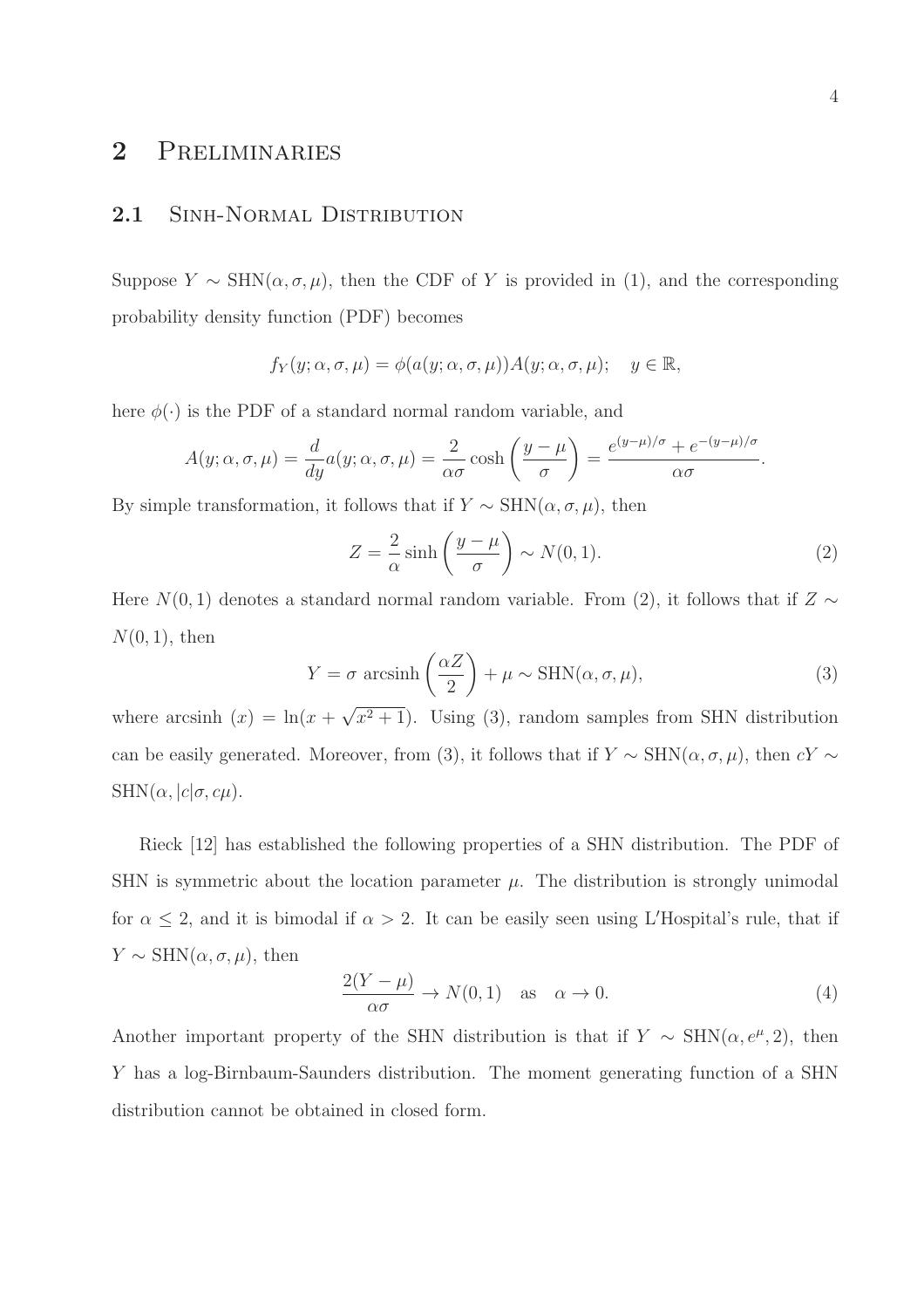### 2.2 BIRNBAUM-SAUNDERS DISTRIBUTION

Birnbaum and Saunders [1] introduced a two-parameter failure time distribution for fatigue failure due to cyclic loading. The cumulative distribution function (CDF) of a two-parameter Birnbaum-Saunders random variable T for  $\alpha > 0$  and  $\beta > 0$ , can be written as

$$
F_T(t; \alpha, \beta) = \Phi\left[\frac{1}{\alpha} \left\{ \left(\frac{t}{\beta}\right)^{1/2} - \left(\frac{\beta}{t}\right)^{1/2} \right\} \right].
$$
 (5)

It is an absolute continuous distribution with the PDF

$$
f_T(t; \alpha, \beta) = \frac{1}{2\sqrt{2\pi}\alpha\beta} \left[ \left(\frac{\beta}{t}\right)^{1/2} + \left(\frac{\beta}{t}\right)^{3/2} \right] \exp\left[ -\frac{1}{2\alpha^2} \left(\frac{t}{\beta} + \frac{\beta}{t} - 2\right) \right], \quad t > 0.
$$

Here  $\alpha$  is the shape parameter and  $\beta$  is the scale parameter. From now on a two-parameter Birnbaum-Saunders random variable with CDF (5) will be denoted by  $BS(\alpha, \beta)$ . If the following transformation is used, i.e.,

$$
Z = \frac{1}{\alpha} \left\{ \left( \frac{T}{\beta} \right)^{1/2} - \left( \frac{\beta}{T} \right)^{1/2} \right\},\tag{6}
$$

then Z follows standard normal distribution. Several properties and several measures of a Birnbaum-Saunders random variable can be obtained using the transformation (6).

### 2.3 COPULA

It is well known that the dependence among two or more random variables, say  $X_1, \ldots, X_p$ is completely determined by its joint distribution function  $F_{X_1,\dots,X_p}(x_1,\dots,x_p)$ . The idea of separating  $F_{X_1,\ldots,X_P}(x_1,\ldots,x_p)$  in two parts - the one which describes the dependence structure, and the other one which describes only the marginal behavior, leads to the concept of copula. A *p*-variate copula defined on  $[0, 1]^p$  is a multivariate distribution with univariate marginals on [0, 1]. Let  $X_1, \ldots, X_p$  be p random variables with continuous distribution functions  $F_{X_1}(\cdot), \ldots, F_{X_p}(\cdot)$ , respectively, then according to Sklar's theorem,  $F_{X_1,\ldots,X_p}(x_1,\ldots,x_p)$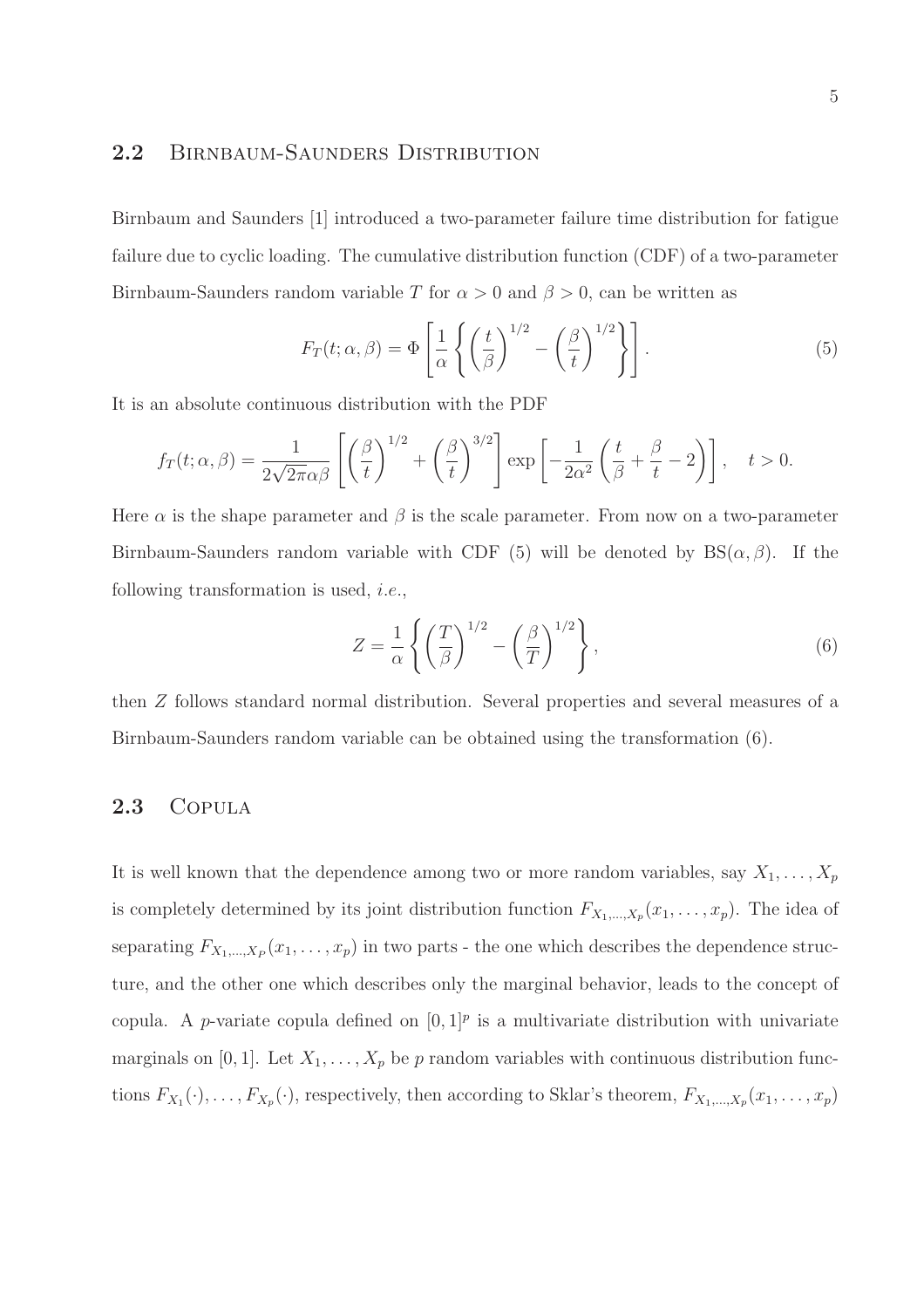has a unique copula representation;

$$
F_{X_1,...,X_p}(x_1,...,x_p) = C(F_{X_1}(x_1),...,F_{X_p}(x_p)).
$$

Moreover,

$$
C(u_1,\ldots,u_p)=F_{X_1,\ldots,X_p}(F_{X_1}^{-1}(u_1),\ldots,F_{X_p}^{-1}(u_p)).
$$

It is well known that many dependence properties of a multivariate distribution depend only on the corresponding copula. Therefore, many dependence properties of a multivariate distribution can be obtained by studying the corresponding copula.

The bivariate Gaussian copula is defined as follows;

$$
C_G(u,v) = \int_{-\infty}^{\Phi^{-1}(u)} \int_{-\infty}^{\Phi^{-1}(v)} \phi_2(x,y;\rho) dxdy = \Phi_2(\Phi^{-1}(u), \Phi^{-1}(v); \rho).
$$

Here  $\phi(\cdot)$ ,  $\Phi(\cdot)$  are same as defined before, and  $\phi_2(u, v; \rho)$  denotes the standard bivariate normal density function;

$$
\phi_2(u, v; \rho) = \frac{1}{2\pi\sqrt{1 - \rho^2}} \exp\left\{-\frac{1}{2(1 - \rho^2)}(u^2 + v^2 - 2\rho uv)\right\}.
$$

The bivariate Gaussian copula density can be obtained as

$$
c_G(u, v; \rho) = \frac{\partial^2}{\partial u \partial v} C_G(u, v; \rho) = \frac{\phi_2(\Phi^{-1}(u), \Phi^{-1}(v); \rho)}{\phi(\Phi^{-1}(u))\phi(\Phi^{-1}(v))}
$$
  
= 
$$
\frac{1}{\sqrt{1 - \rho^2}} \exp\left(\frac{2\rho \Phi^{-1}(u)\Phi^{-1}(v) - \rho^2(\Phi^{-1}(u)^2 + \Phi^{-1}(v)^2)}{2(1 - \rho^2)}\right).
$$

We recall that a non-negative function g defined in  $\mathbb{R}^2$  is total positivity of order two, abbreviated by TP<sub>2</sub> if for all  $x_1 < x_2, y_1 < y_2$ , with  $x, y \in \mathbb{R}$ 

$$
g(x_1, y_1)g(x_2, y_2) \ge g(x_2, y_1)g(x_1, y_2). \tag{7}
$$

If the equality  $(7)$  is reversed, it is called reverse rule of order two  $(RR<sub>2</sub>)$ .

The following result will be useful for future development, and it may have some independent interest also.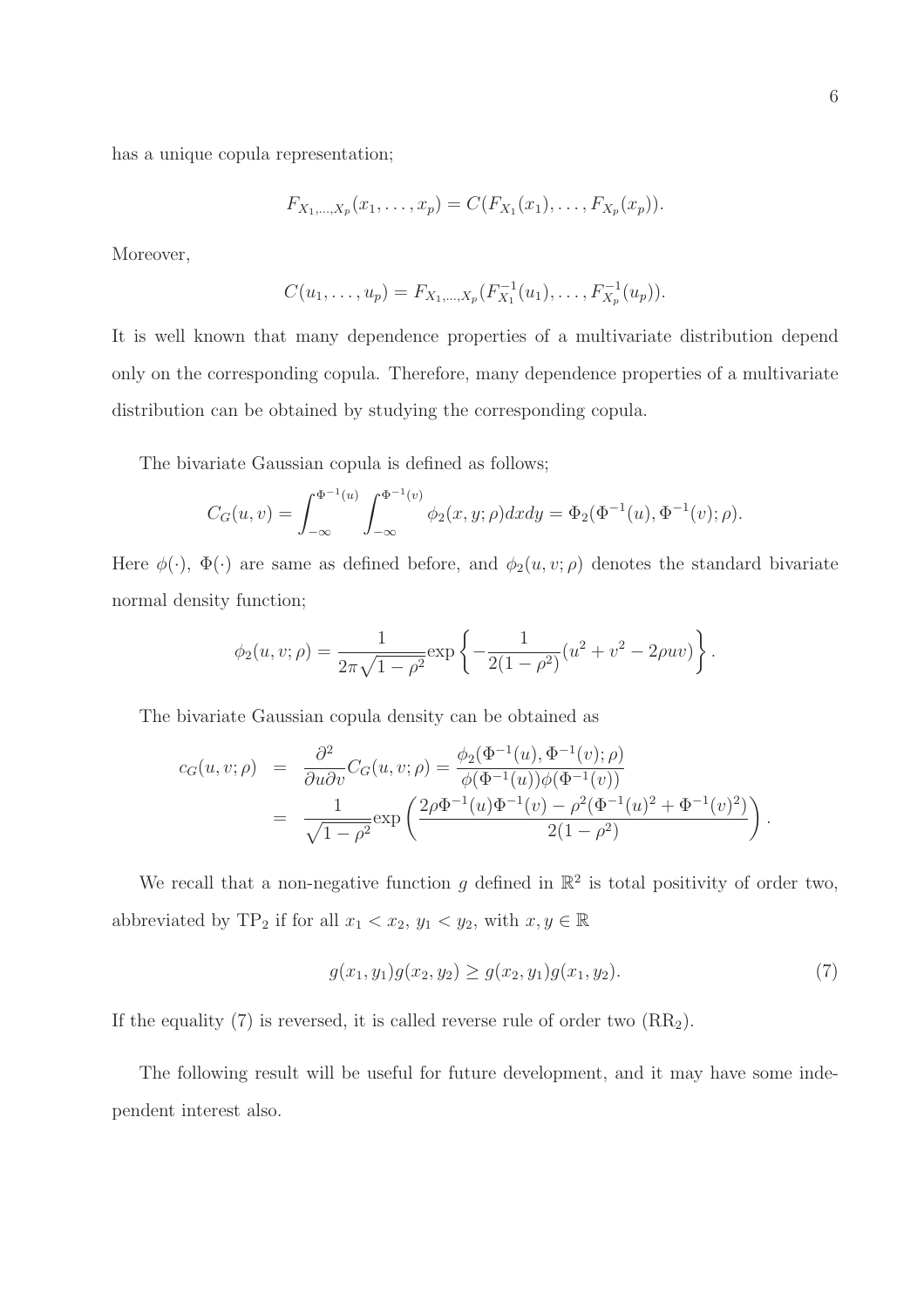RESULT 2: The Gaussian copula density is (a)  $TP_2$  for  $0 < \rho < 1$ , (b)  $RR_2$  if  $-1 < \rho < 0$ . PROOF: To prove (a), we need to show that for all  $a_1, a_2, b_1, b_2 \in \mathbb{R}$ , if  $0 < a_1 < a_2 < 1$ , and  $0 < b_1 < b_2 < 1$ , then for  $0 < \rho < 1$ ,

$$
c_G(a_1, b_1; \rho)c_G(a_2, b_2; \rho) \ge c_G(a_2, b_1; \rho)c_G(a_1, b_2; \rho).
$$
\n(8)

Proving (8) is equivalent to prove that for all  $-\infty < x_1 < x_2 < \infty$ ,  $-\infty < y_1 < y_2 < \infty$ 

$$
\phi_2(a_1, b_1; \rho)\phi_2(a_2, b_2; \rho) \ge \phi_2(a_2, b_1; \rho)\phi_2(a_1, b_2; \rho).
$$
\n(9)

Now considering all possible six cases, like (i)  $x_1 < x_2 < y_1 < y_2$ , (ii)  $x_1 < y_1 < x_2 < y_2$ , etc., (9) can be easily verified for  $0 < \rho < 1$ . Similarly, (b) can be easily obtained along the same line.

# 3 Bivariate Sinh-Normal Distribution

In this section, we introduce bivariate sinh-normal distribution, and study its different properties. The bivariate random vector  $(Y_1, Y_2)$  is said to have bivariate sinh-normal distribution with parameters  $\alpha_1, \sigma_1, \mu_1, \alpha_2, \sigma_2, \mu_2, \rho$ , if the CDF of  $Y_1$  and  $Y_2$  is

$$
P(Y_1 \le y_1, Y_2 \le y_2) = \Phi_2(a(y_1; \alpha_1, \sigma_1, \mu_1), a(y_2; \alpha_2, \sigma_2, \mu_2); \rho); \quad y_1, y_2 \in \mathbb{R}^2. \tag{10}
$$

Here  $\alpha_1 > 0$ ,  $\alpha_2 > 0$ ,  $\sigma_1 > 0$ ,  $\sigma_2 > 0$ ,  $-\infty < \mu_1 < \infty$ ,  $-\infty < \mu_2 < \infty$ ,  $-1 < \rho < 1$ , and  $\Phi_2(u, v, \rho)$  is the CDF of a standard bivariate normal vector  $(Z_1, Z_2)$ , with correlation coefficient  $\rho$ . The corresponding PDF of  $Y_1$  and  $Y_2$  is given by

$$
f_{Y_1,Y_2}(y_1,y_2)=\phi_2(a(y_1;\alpha_1,\sigma_1,\mu_1),a(y_2;\alpha_2,\sigma_2,\mu_2);\rho)\prod_{i=1}^2A(y_i;\alpha_i,\sigma_i,\mu_i); \quad y_1,y_2\in\mathbb{R}^2.
$$

Here  $a(\cdot), A(\cdot)$  and  $\phi_2(\cdot)$  are same as defined before. From now on a BSHN random variable with CDF (10) will be denoted by  $BSHN(\alpha_1, \sigma_1, \mu_1, \alpha_2, \sigma_2, \mu_2, \rho)$ .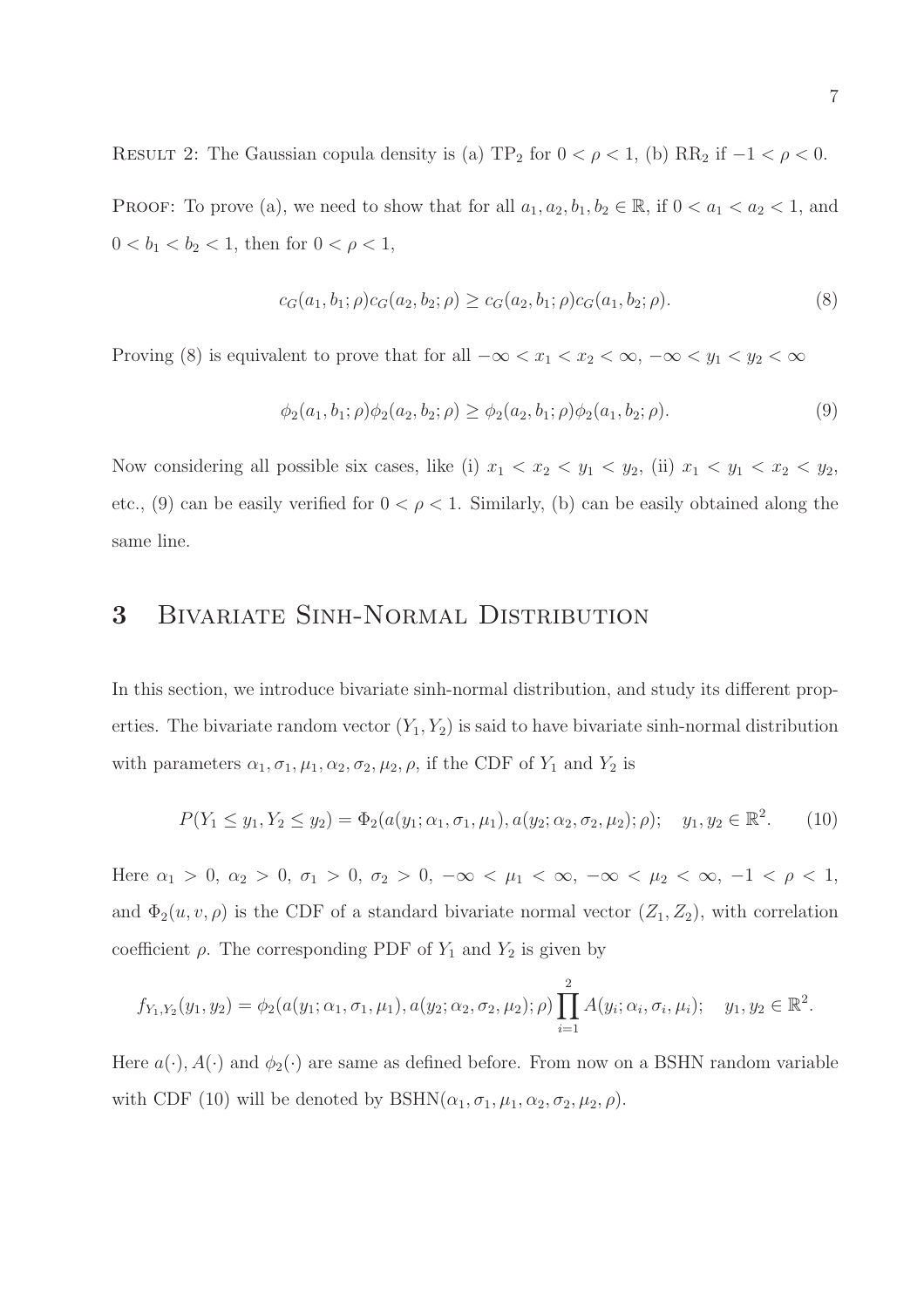It is clear that  $\mu_1$ ,  $\mu_2$  are the two location parameters, and  $\sigma_1$ ,  $\sigma_2$  are the two scale parameters. If  $\mu_1 = \mu_2 = 0$  and  $\sigma_1 = \sigma_2 = 1$ , it is called a standard BSHN distribution. A standard BSHN random variable has the PDF which is centered at (0,0), and it is symmetric around (0,0). It is observed that the surface of the PDF can be unimodal, bimodal or multimodal depending on the parameter values.

It is immediate that if  $(Y_1, Y_2) \sim \text{BSHN}(\alpha_1, \sigma_1, \mu_1, \alpha_2, \sigma_2, \mu_2, \rho)$ , and

$$
Z_i = a(Y_i; \alpha_i, \sigma_i, \mu_i); \quad i = 1, 2,
$$

then  $(Z_1, Z_2)$  has a standard bivariate normal distribution with correlation coefficient  $\rho$ . Moreover, if  $(Z_1, Z_2)$  has a standard bivariate normal distribution with correlation coefficient  $\rho$ , and if

$$
Y_i = \sigma_i \operatorname{arcsinh}\left(\frac{\alpha_i Z_i}{2}\right) + \mu_i; \quad i = 1, 2,
$$
\n(11)

then  $(Y_1, Y_2) \sim \text{BSHN}(\alpha_1, \sigma_1, \mu_1, \alpha_2, \sigma_2, \mu_2, \rho)$ . The representation (11) can be used to generate samples from a BSHN distribution. We present the following simple algorithm to generate samples from BSHN distribution.

#### **ALGORITHM**

- Step 1: Generate independent  $U_1$  and  $U_2$  from  $N(0, 1)$ .
- Step 2: Compute

$$
Z_1 = \frac{\sqrt{1+\rho} + \sqrt{1-\rho}}{2}U_1 + \frac{\sqrt{1+\rho} - \sqrt{1-\rho}}{2}U_2
$$
  

$$
Z_2 = \frac{\sqrt{1+\rho} - \sqrt{1-\rho}}{2}U_1 + \frac{\sqrt{1+\rho} + \sqrt{1-\rho}}{2}U_2.
$$

• Step 3:

$$
Y_i = \sigma_i \operatorname{arcsinh}\left(\frac{\alpha_i Z_i}{2}\right) + \mu_i; \quad i = 1, 2.
$$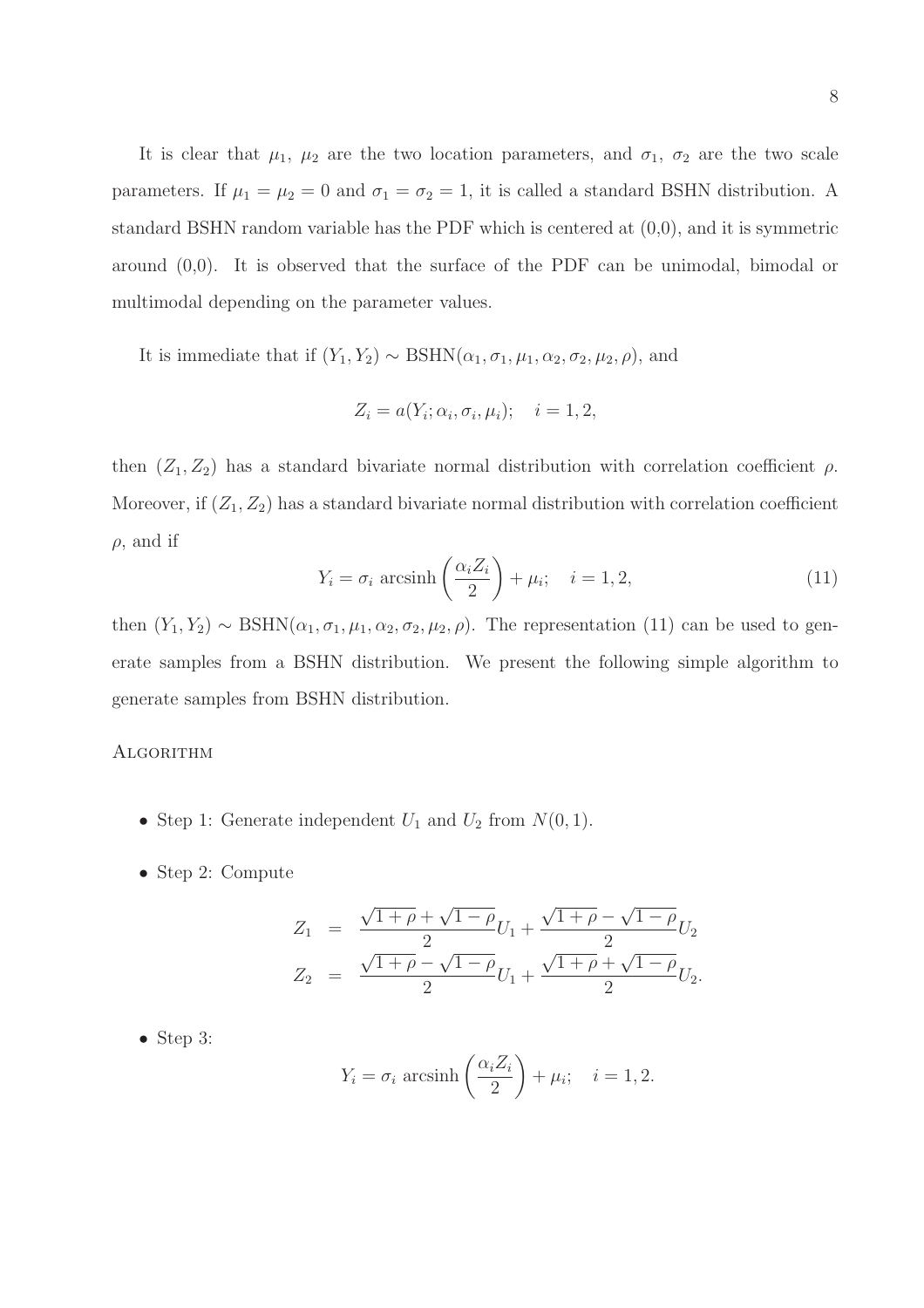It is further follows using L'Hospital's rule that as  $\alpha_1 \to 0$ ,  $\alpha_2 \to 0$ ,  $\Big\{2$  $\left( \frac{Y_1 - \mu_1}{\mu_1} \right)$  $\alpha_1\sigma_1$  $\setminus$ , 2  $\sqrt{\frac{Y_2 - \mu_2}{Y_2}}$  $\alpha_2 \sigma_2$  $\setminus$ converges to a standard bivariate normal distribution with correlation coefficient  $\rho$ .

The following theorem provides the marginal and conditional distributions of the BSHN distribution.

THEOREM 3.1: If  $(Y_1, Y_2) \sim \text{BSHN}(\alpha_1, \sigma_1, \mu_1, \alpha_2, \sigma_2, \mu_2, \rho)$ , then

(a)  $Y_i \sim \text{SHN}(\alpha_i, \sigma_i, \mu_i); \quad i = 1, 2.$ 

(b) The conditional CDF of  $Y_1$ , given  $Y_2 = y_2$ , is given by

$$
P(Y_1 \le y_1 | Y_2 = y_2) = \Phi\left\{\frac{a(y : \alpha_1, \sigma_1, \mu_1) - \rho a(y_2; \alpha_2, \sigma_2, \mu_2)}{\sqrt{1 - \rho^2}}\right\}
$$

(c) The conditional PDF of  $Y_1$ , given  $Y_2 = y_2$  is

$$
f_{Y_1|Y_2=y_2}(y_1)=\phi\left\{\frac{a(y;\alpha_1,\sigma_1,\mu_1)-\rho a(y_2;\alpha_2,\sigma_2,\mu_2)}{\sqrt{1-\rho^2}}\right\}\frac{1}{\sqrt{1-\rho^2}}A(y_1;\alpha_1,\sigma_1,\mu_1).
$$

(d) The conditional hazard of  $Y_1$  at  $y_1$ , given  $Y_2 = y_2$  is an increasing function of  $y_1$ , for  $y_1 > 0$ , for all values of  $y_2$  and  $\rho$ .

PROOF: The proof of (a) can be obtained from the definition. The proof of (b) can be obtained by taking the transformation

$$
u = a(y_1; \alpha_1, \sigma_1, \mu_1)
$$
 and  $v = \frac{u - \rho a(y_2; \alpha_2, \sigma_2, \mu_2)}{\sqrt{1 - \rho^2}}$ .

Part (c) can be obtained from (b) by differentiating with respect to  $y_1$ . To prove (d), note that the conditional hazard of  $Y_1$  at y, given  $Y_2 = y_2$  can be written as

$$
h_{Y_1|Y_2=y_2}(y)=\frac{\phi(b(y))}{1-\Phi(b(y))}\times\frac{1}{\sqrt{1-\rho^2}}A(y;\alpha_1,\sigma_1,\mu_1),
$$

where

$$
b(y) = \frac{a(y; \alpha_1, \sigma_1, \mu_1) - \rho a(y_2; \alpha_2, \sigma_2, \mu_2)}{\sqrt{1 - \rho^2}}.
$$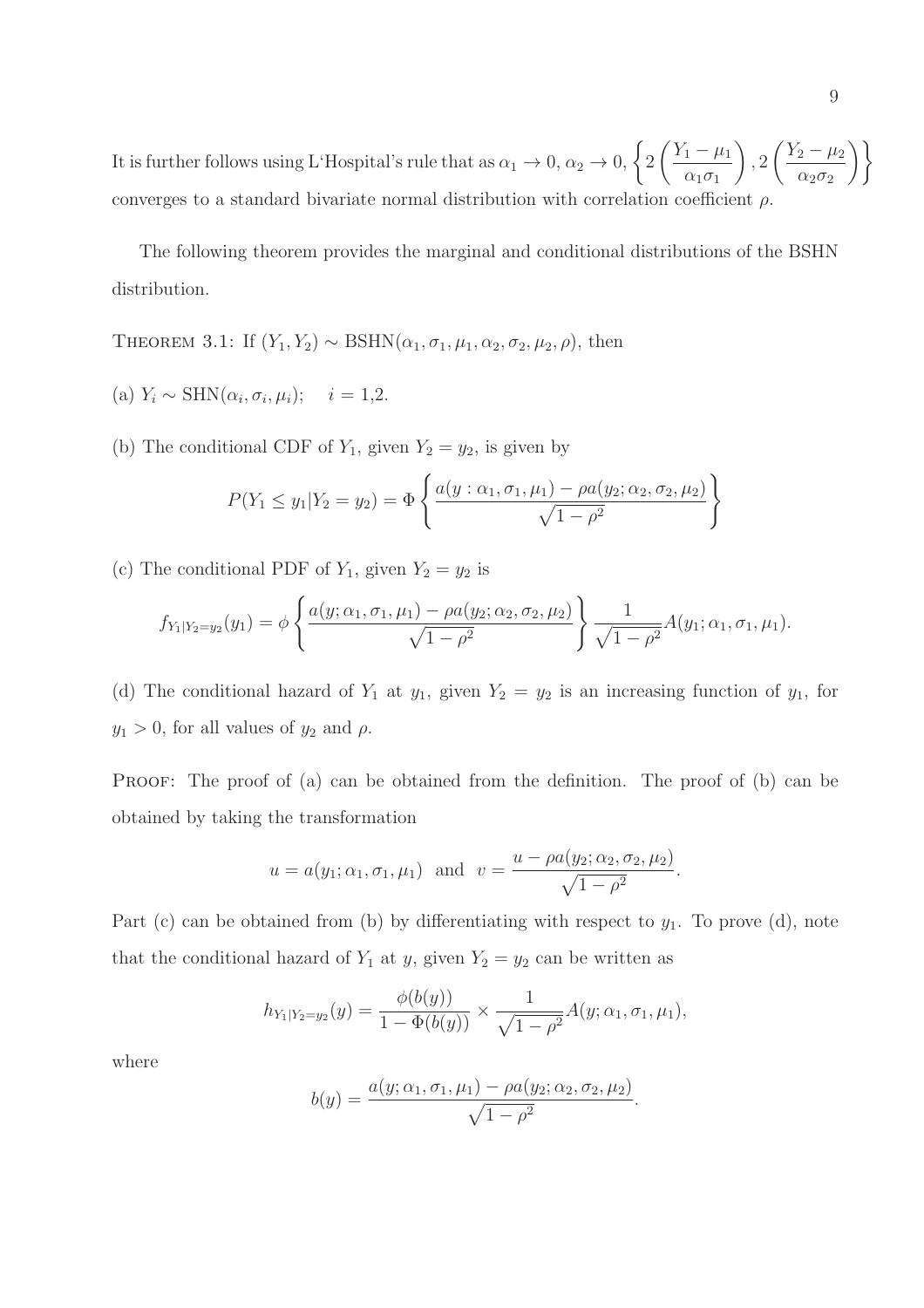Since  $b(y)$  is an increasing function of y,  $A(y; \alpha_1, \sigma_1, \mu_1)$  is an increasing function of y for  $y > 0$  and the hazard function of a normal distribution is an increasing function, the result follows.  $\blacksquare$ 

Consider the following random variable  $U(y_2) = \{Y_1 | Y_2 = y_2\}$ . If

$$
c = -\frac{\rho a(y_2; \alpha_2, \sigma_2, \mu_2)}{\sqrt{1 - \rho^2}},
$$

then

$$
P(U(y_2) \le y) = \Phi(a(y; \alpha_1 \sqrt{1 - \rho^2}, \sigma_1, \mu_1) + c).
$$

Therefore,  $U(y_2)$  has the following representation

$$
U(y_2) = \sigma_1 \operatorname{arcsinh}\left(\frac{\alpha_1 \sqrt{1 - \rho^2} V}{2}\right) + \mu_1,\tag{12}
$$

where  $V \sim N(c, 1)$ . Using (12), different properties of the conditional distribution can be obtained.

The following theorem provides the symmetric properties of the BSHN random variable.

THEOREM 3.2: If  $(Y_1, Y_2) \sim \text{BSHN}(\alpha_1, \sigma_1, \mu_1, \alpha_2, \sigma_2, \mu_2, \rho)$ , and

$$
sgn(x) = \begin{cases} 1 & \text{if } x > 0 \\ 0 & \text{if } x = 0 \\ -1 & \text{if } x < 0 \end{cases}
$$

then

(a) 
$$
(c_1Y_1, c_2Y_2) \sim \text{BSHN}(\alpha_1, |c_1|\sigma_1, c_1\mu_1, \alpha_2, |c_2|\sigma_2, c_2\mu_2, \text{sgn}(c_1c_2)\rho).
$$

- (b)  $(Y_1, -Y_2) \sim \text{BSHN}(\alpha_1, \sigma_1, \mu_1, \alpha_2, \sigma_2, -\mu_2, -\rho).$
- (c)  $(-Y_1, Y_2) \sim \text{BSHN}(\alpha_1, \sigma_1, -\mu_1, \alpha_2, \sigma_2, \mu_2, -\rho).$
- (d)  $(-Y_1, -Y_2) \sim \text{BSHN}(\alpha_1, \sigma_1, -\mu_1, \alpha_2, \sigma_2, -\mu_2, \rho).$

PROOF: The proof of (a) follows from the joint PDF of  $(Y_1, Y_2)$  and using the appropriate transformation. The results of (b), (c) and (d) follow from (a).П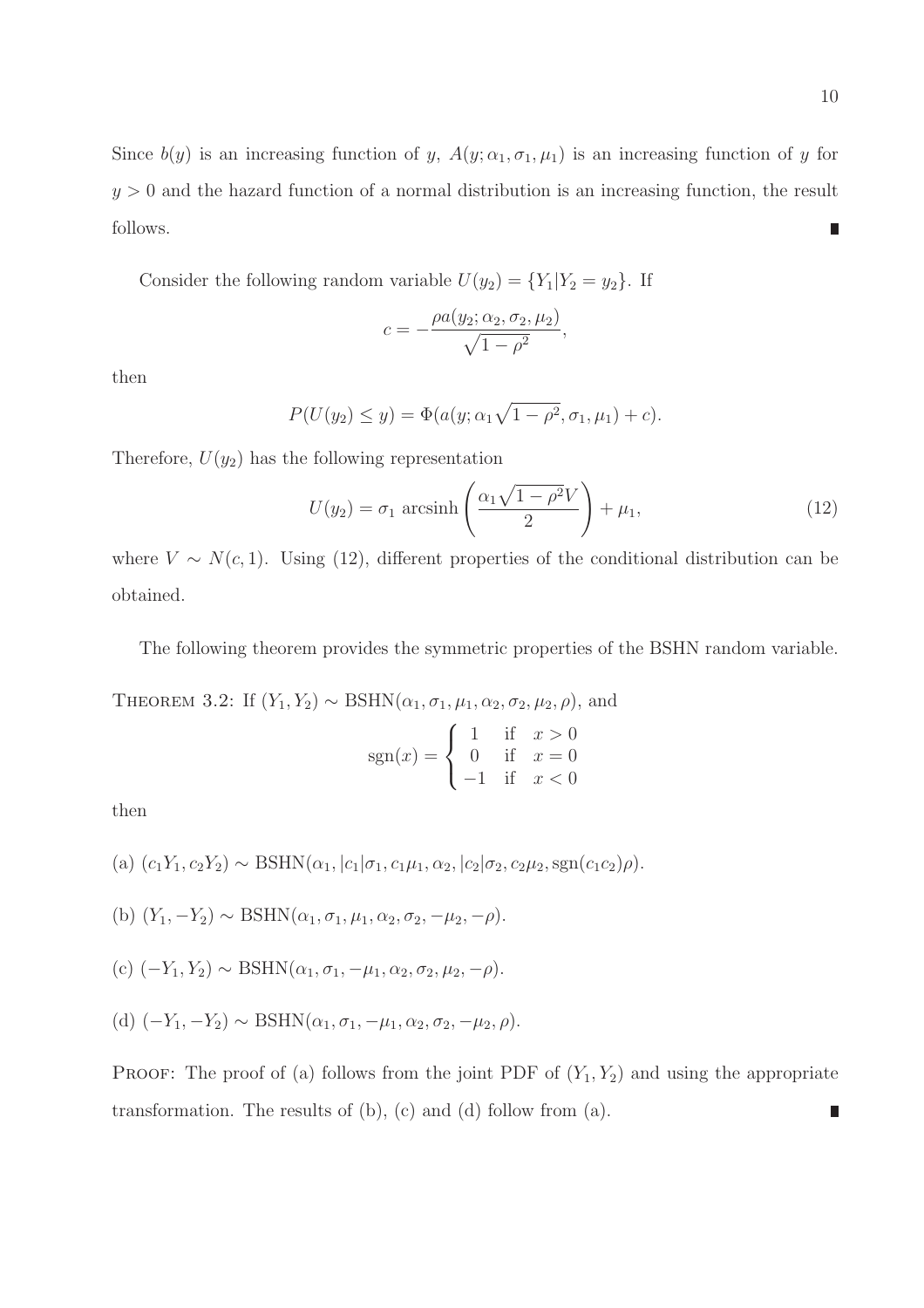Since  $F_{Y_i}(y_i) = \Phi(a(y_i; \alpha_i \sigma_i \mu_i))$ , for  $i = 1, 2$ , therefore,

$$
F_{Y_1,Y_2}(y_1, y_2) = \Phi_2(a(y_1; \alpha_1, \sigma_1, \mu_1), a(y_2; \alpha_2, \sigma_2, \mu_2); \rho)
$$
  
=  $C_G(\Phi^{-1}(\Phi(a(y_1; \alpha_1, \sigma_1, \mu_1))), \Phi^{-1}(\Phi(a(y_2; \alpha_2, \sigma_2, \mu_2))); \rho)$   
=  $C_G(F_{Y_1}(y_1), F_{Y_2}(y_2); \rho).$ 

Therefore, BSHN distribution can be obtained as a bivariate Gaussian copula, with marginals as SHN distributions. We immediately have the following results.

THEOREM 3.3: If  $(Y_1, Y_2) \sim \text{BSHN}(\alpha_1, \sigma_1, \mu_1, \alpha_2, \sigma_2, \mu_2, \rho)$ , then for  $\rho > 0$ , it is TP<sub>2</sub> and for  $\rho < 0$ , it is RR<sub>2</sub>.

PROOF: Since both  $TP_2$  and  $RR_2$  are copula properties, the results immediately follow from Result 2.  $\blacksquare$ 

THEOREM 3.4: If  $(Y_1, Y_2) \sim \text{BSHN}(\alpha_1, \sigma_1, \mu_1, \alpha_2, \sigma_2, \mu_2, \rho)$ , then for  $\rho > 0$  (a)  $T_1$  is stochastically increasing in  $T_2$  (b)  $T_2$  is stochastically increasing in  $T_1$ , for all values of  $\alpha_1$ ,  $\beta_1$ ,  $\alpha_2$ and  $\beta_2$ .

PROOF: We will prove (a), (b) follows along the same line. Note that the results can be established if we can show that  $C_G(u, v; \rho)$  is a concave function in u for fixed v when  $\rho > 0$ , see Nelsen ([10], page 197). It is equivalent to prove that  $\frac{\partial}{\partial \theta}$  $\frac{\partial}{\partial u}C_G(u, v; \rho)$  is a decreasing function in  $u$  for fixed  $v$ . Using Meyer [9], we have

$$
\frac{\partial}{\partial u}C(u, v; \rho) = \Phi\left(\frac{\Phi^{-1}(v) - \rho \Phi^{-1}(u)}{\sqrt{1 - \rho^2}}\right).
$$

Clearly, for  $\rho > 0$ , the right hand side is a decreasing function in u for fixed v and the result follows. П

The bivariate hazard rate of  $Y_1$  and  $Y_2$  is defined as

$$
h(y_1, y_2) = \left(-\frac{\partial}{\partial y_1}, -\frac{\partial}{\partial y_2}\right) \ln P(Y_1 > y_1, Y_2 > y_2) = (h_1(y_1, y_2), h_2(y_1, y_2))
$$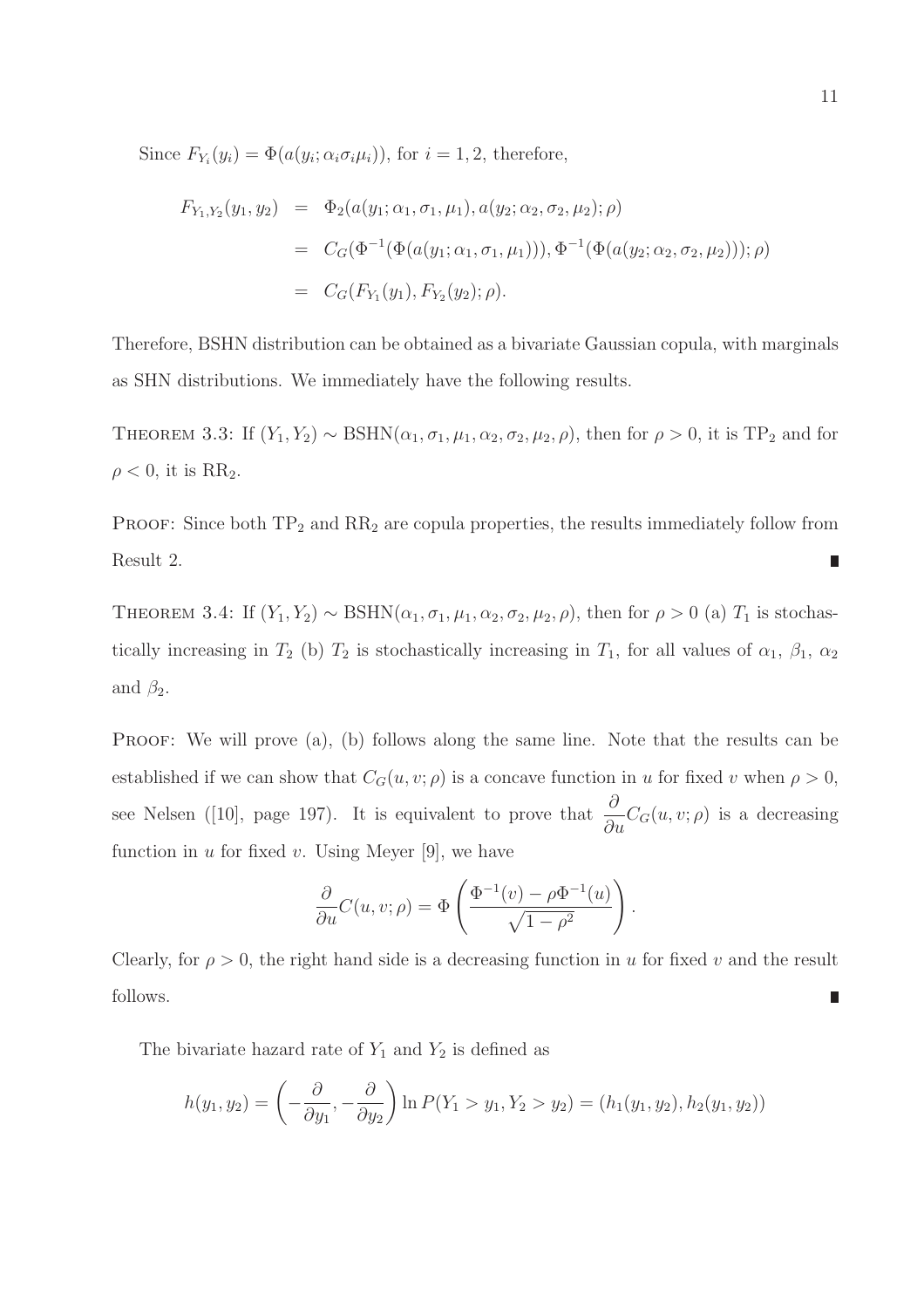see Marshall [8]. Moreover this bivariate vector valued function  $h(y_1, y_2)$  uniquely determines the probability distribution. We have the following result.

THEOREM 3.4: If  $(Y_1, Y_2) \sim \text{BSHN}(\alpha_1, \sigma_1, \mu_1, \alpha_2, \sigma_2, \mu_2, \rho)$ , then  $h_1(y_1, y_2)$  is an increasing function of  $y_1$ , for  $y_1 > 0$ , and for all values of  $y_2$ . Similarly,  $h_2(y_1, y_2)$  is an increasing function of  $y_2$  for  $y_2 > 0$  for all values of  $y_1$ .

PROOF: Using similar technique as in Gupta and Gupta [3], it can be easily shown that

$$
h_1(y_1, y_2) = \left[ \frac{\left\{ 1 - \Phi\left( \frac{a(y_2; \alpha_2, \sigma_2, \mu_2) - \rho a(y_1; \alpha_1, \sigma_1, \mu_1)}{\sqrt{1 - \rho^2}} \right) \right\} \phi(a(y_1; \alpha_1, \sigma_1, \mu_1))}{\overline{\Phi}_2(a(y_1; \alpha_1, \sigma_1, \mu_1), a(y_2; \alpha_2, \sigma_2, \mu_2); \rho)} \right] \times A(y_1; \alpha_1, \sigma_1, \mu_1).
$$

Since  $a(y_1; \alpha_1, \sigma_1, \mu_1)$  is an increasing function of  $y_1$ , and the hazard gradient of a bivariate normal distribution is an increasing function, see Gupta and Gupta [3], it follows that the function within  $\lceil \cdot \rceil$  is an increasing function of  $y_1$ . The first part of the result follows by observing the fact that the function  $A(y_1; \alpha_1, \sigma_1, \mu_1)$  is an increasing function of  $y_1$  for  $y_1 > 0$ . Similarly, the second part also can be established. Π

From the Gaussian copula, it follows that if  $(Y_1, Y_2) \sim \text{BSHN}(\alpha_1, \sigma_1, \mu_1, \alpha_2, \sigma_2, \mu_2, \rho)$ , then for all values of  $\alpha_1$ ,  $\alpha_2$ ,  $\sigma_1$ ,  $\sigma_2$ ,  $\mu_1$  and  $\mu_2$ , (a) Kendall's tau and (b) Spearman's rho becomes

$$
\tau = \frac{2}{\pi} \sin^{-1}(\rho), \quad \text{and} \quad \rho_S = \frac{6}{\pi} \sin^{-1}\left(\frac{\rho}{2}\right),
$$

respectively.

Now we provide the medial correlation of the BSHN distribution using the copula property. If  $M_{Y_1}$  and  $M_{Y_2}$  denote the medians of  $Y_1$  and  $Y_2$ , respectively, then  $M_{Y_1,Y_2}$ , the medial correlation coefficient of  $Y_1$  and  $Y_2$  is

$$
M_{Y_1,Y_2} = P[(Y_1 - M_{Y_1})(Y_2 - M_{Y_2}) > 0] - P[(Y_1 - M_{Y_1})(Y_2 - M_{Y_2}) < 0].
$$

It has been shown by Nelsen [10], that the medial correlation coefficient is a copula property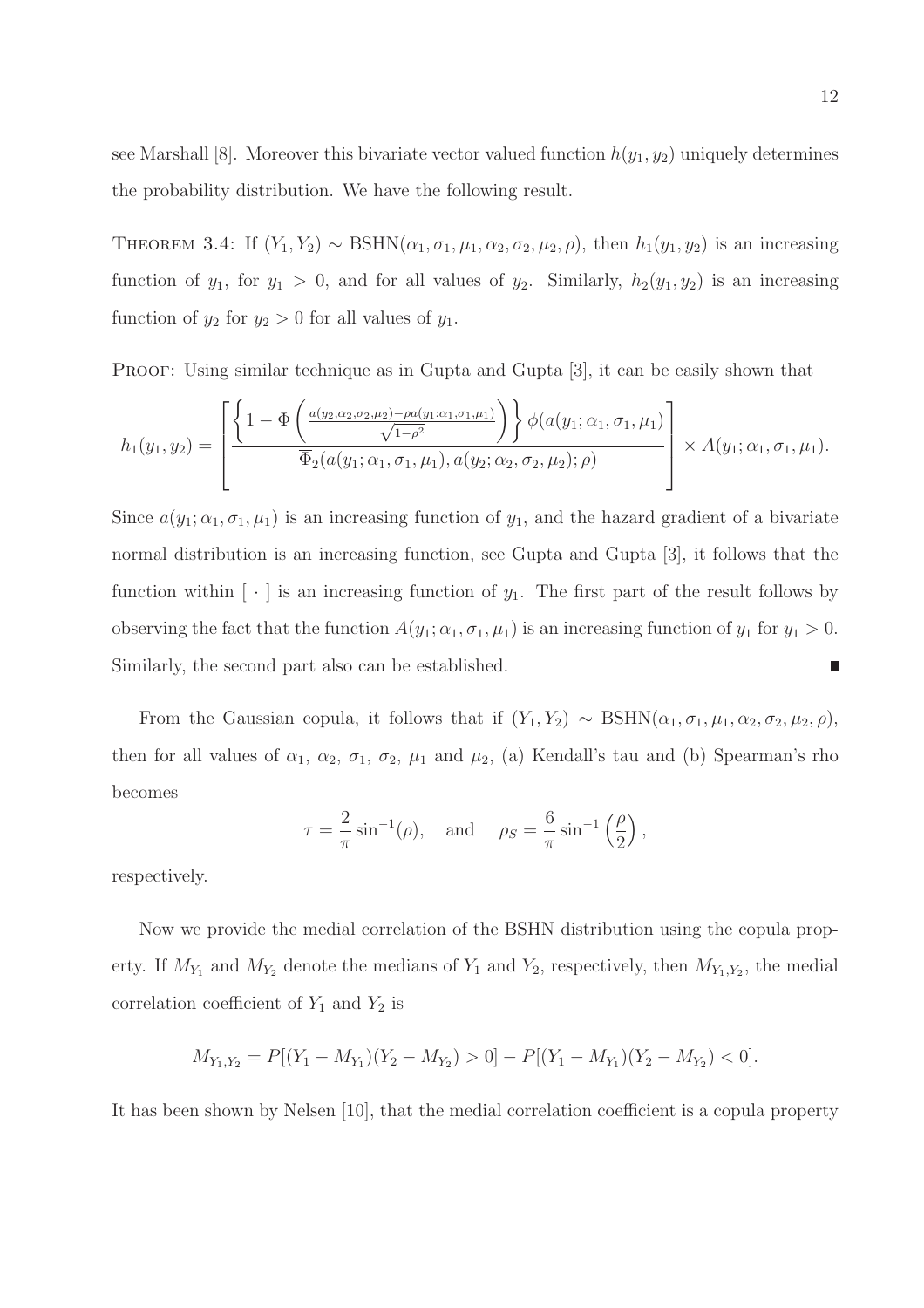and 
$$
M_{Y_1,Y_2} = 4C\left(\frac{1}{2}, \frac{1}{2}\right)
$$
 - 1. Therefore, of  $(Y_1, Y_2)$  follows BSHN, then  
\n
$$
M_{Y_1,Y_2} = 4C_G\left(\frac{1}{2}, \frac{1}{2}\right) - 1 = 4\Phi_2(0,0,\rho) - 1 = 4\left(\frac{1}{4} + \frac{\sin^{-1}\rho}{2\pi}\right) - 1 = \frac{2\sin^{-1}\rho}{\pi}.
$$

The concept of bivariate tail dependence relates to the amount of dependence in the upper-quadrant (or lower quadrant) tail of bivariate distribution, see Joe ([5], page 33). In terms of original random variables  $Y_1$  and  $Y_2$ , the upper tail dependence is defines as

$$
\chi = \lim_{z \to 1} P(Y_2 \ge F_{Y_2}^{-1}(z) | Y_1 \ge F_{Y_1}^{-1}(z)).
$$

Intuitively, the upper-tail dependence exists when there is a positive probability that some positive outliers may occur jointly. Since the Gaussian copula is upper tail and lower tail independent, it follows that if  $(Y_1, Y_2) \sim \text{BSHN}(\alpha_1, \sigma_1, \mu_1, \alpha_2, \sigma_2, \mu_2, \rho)$ , then  $Y_1$  and  $Y_2$  are upper tail and lower tail independent.

# 4 Inference

### 4.1 Maximum Likelihood Estimators

In this section we discuss the estimation of the unknown parameters based on a sample of size  $n, \{(y_{11}, y_{21}), \ldots, (y_{n1}, y_{n2})\}$  from BSHN $(\alpha_1, \sigma_1, \mu_1, \alpha_2, \sigma_2, \mu_2, \rho)$ . Let us denote  $\theta =$  $(\alpha_1, \sigma_1, \mu_1, \alpha_2, \sigma_2, \mu_2, \rho)$ . The log-likelihood function becomes

$$
l(\theta) = \sum_{i=1}^{n} \ln \phi_2(a(y_{i1}; \alpha_1, \sigma_1, \mu_1), a(y_{2i}; \alpha_2, \sigma_2, \mu_2); \rho) + \sum_{j=1}^{2} \sum_{i=1}^{n} \ln A(y_{ij}; \alpha_j, \sigma_j, \mu_j).
$$
 (13)

The MLEs of the unknown parameters can be obtained by maximizing (13) with respect to the unknown parameters. It is a seven-dimensional optimization problem. Clearly, they cannot be obtained in explicit forms. To avoid solving the seven dimensional optimization problem, we propose the profile log-likelihood function approach. Since

$$
\left\{ \left( e^{\frac{Y_1 - \mu_1}{\sigma_1}} - e^{-\frac{Y_1 - \mu_1}{\sigma_1}} \right), \left( e^{\frac{Y_2 - \mu_2}{\sigma_2}} - e^{-\frac{Y_2 - \mu_2}{\sigma_2}} \right) \right\} \sim N_2 \left\{ (0, 0), \left( \begin{array}{cc} \alpha_1^2 & \alpha_1 \alpha_2 \rho \\ \alpha_1 \alpha_2 \rho & \alpha_2^2 \end{array} \right) \right\},
$$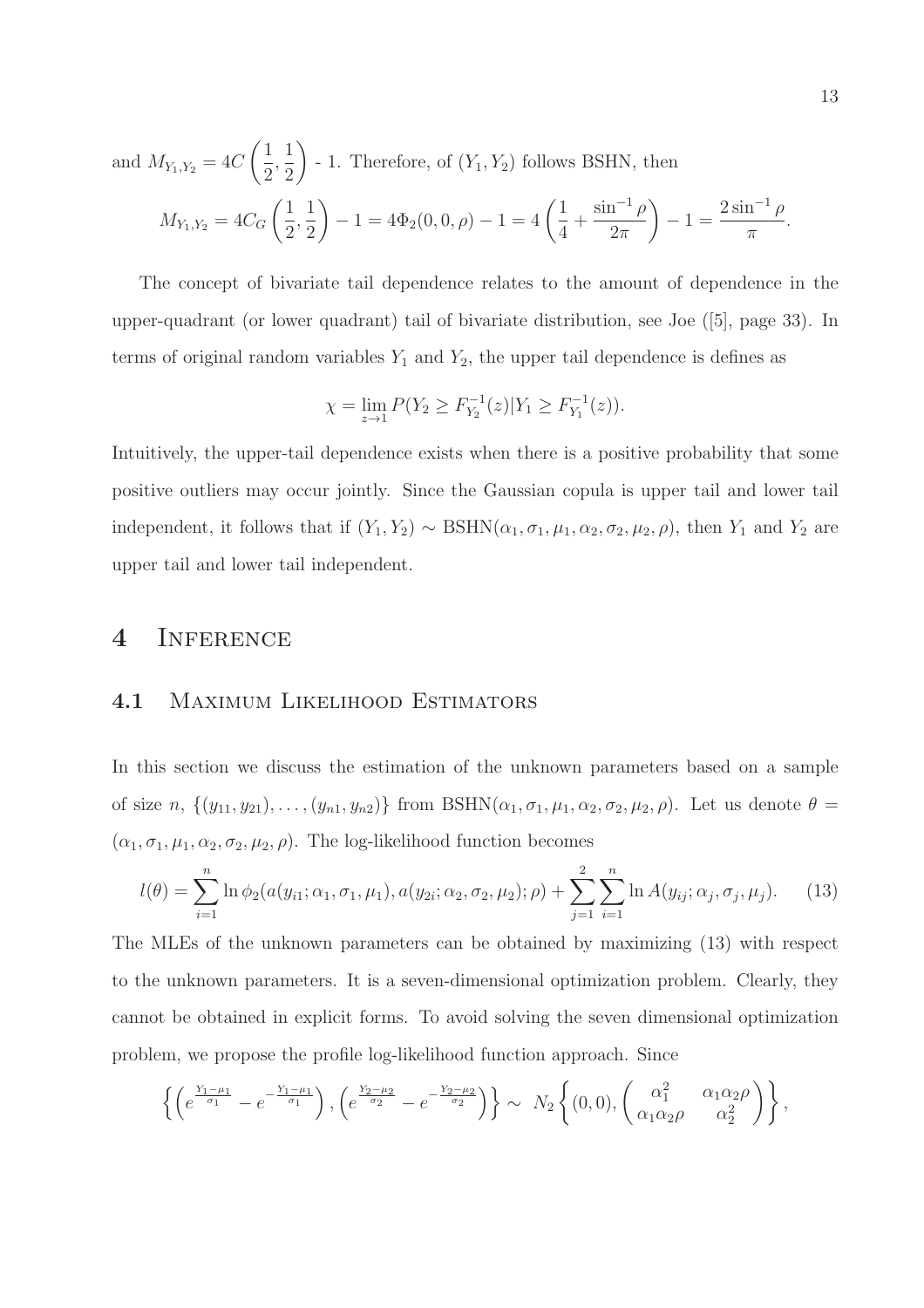for fixed  $\sigma_1, \mu_1, \sigma_2, \mu_2$ , the MLEs of  $\alpha_1, \alpha_2$  and  $\rho$  are

$$
\widehat{\alpha}_1(\sigma_1, \mu_1) = \left(\frac{1}{n} \sum_{i=1}^n g^2(y_{i1}; \sigma_1, \mu_1)\right)^{1/2}, \quad \widehat{\alpha}_2(\sigma_2, \mu_2) = \left(\frac{1}{n} \sum_{i=1}^n g^2(y_{i2}; \sigma_2, \mu_2)\right)^{1/2}
$$

and

$$
\widehat{\rho}(\sigma_1, \mu_1, \sigma_2, \mu_2) = \frac{\sum_{i=1}^n g(y_{i1}; \sigma_1, \mu_1) g(y_{i2}; \sigma_2, \mu_2)}{\sqrt{\sum_{i=1}^n g^2(y_{i1}; \sigma_1, \mu_1)} \sqrt{\sum_{i=1}^n g^2(y_{i2}; \sigma_2, \mu_2)}}
$$

where

$$
g(y; \sigma, \mu) = e^{\frac{y-\mu}{\sigma}} - e^{-\frac{y-\mu}{\sigma}}.
$$
\n(14)

,

Observe that  $\hat{\alpha}_1(\sigma_1, \mu_1)$  is a function of  $\sigma_1$  and  $\mu_1$ , and  $\hat{\alpha}_2(\sigma_2, \mu_2)$  is a function of  $\sigma_2$  and  $\mu_2$  only. Finally, the MLEs of  $\sigma_1$ ,  $\mu_1$ ,  $\sigma_2$  and  $\mu_2$  can be obtained by maximizing the profile log-likelihood function

$$
l_{profile}(\sigma_1, \mu_2, \sigma_2, \mu_2) = l(\widehat{\alpha}_1(\sigma_1, \mu_1), \sigma_1, \mu_1, \widehat{\alpha}_2(\sigma_2, \mu_2), \sigma_2, \mu_2, \widehat{\rho}(\sigma_1, \mu_1, \sigma_2, \mu_2)),
$$
(15)

with respect to  $\sigma_1$ ,  $\mu_1$ ,  $\sigma_2$  and  $\mu_2$ . Note that the maximization of (15) cannot be performed explicitly. Newton-Raphson or some iterative procedure is needed to solve this problem. If the MLEs of  $\sigma_1$ ,  $\mu_1$ ,  $\sigma_2$  and  $\mu_2$  are denoted by  $\hat{\sigma}_1$ ,  $\hat{\mu}_1$ ,  $\hat{\sigma}_2$  and  $\hat{\mu}_2$ , respectively, then the MLEs of  $\alpha_1$ ,  $\alpha_2$  and  $\rho$  become

$$
\widehat{\alpha}_1 = \widehat{\alpha}_1(\widehat{\sigma}_1, \widehat{\mu}_1), \quad \widehat{\alpha}_2 = \widehat{\alpha}_2(\widehat{\sigma}_2, \widehat{\mu}_2), \quad \widehat{\rho} = \widehat{\rho}(\widehat{\sigma}_1, \widehat{\mu}_1, \widehat{\sigma}_2, \widehat{\mu}_2).
$$

The exact distribution of the MLEs cannot be obtained, since BSHN is a regular family, it satisfies all the required conditions for the MLEs to be consistent and asymptotically normally distributed. We have the following results.

THEOREM 4.1: If  $\widehat{\theta}$  is the MLE of  $\theta$ , then

$$
\sqrt{n}(\widehat{\theta}-\theta) \stackrel{d}{\rightarrow} N_7(0,I^{-1}),
$$

here  $\stackrel{d}{\rightarrow}$  means convergence in distribution,  $N_7(0, I^{-1})$  denotes the 7-variate normal distribution with mean vector 0 and the covariance matrix  $I^{-1}$ . Here the matrix I is the Fisher information matrix.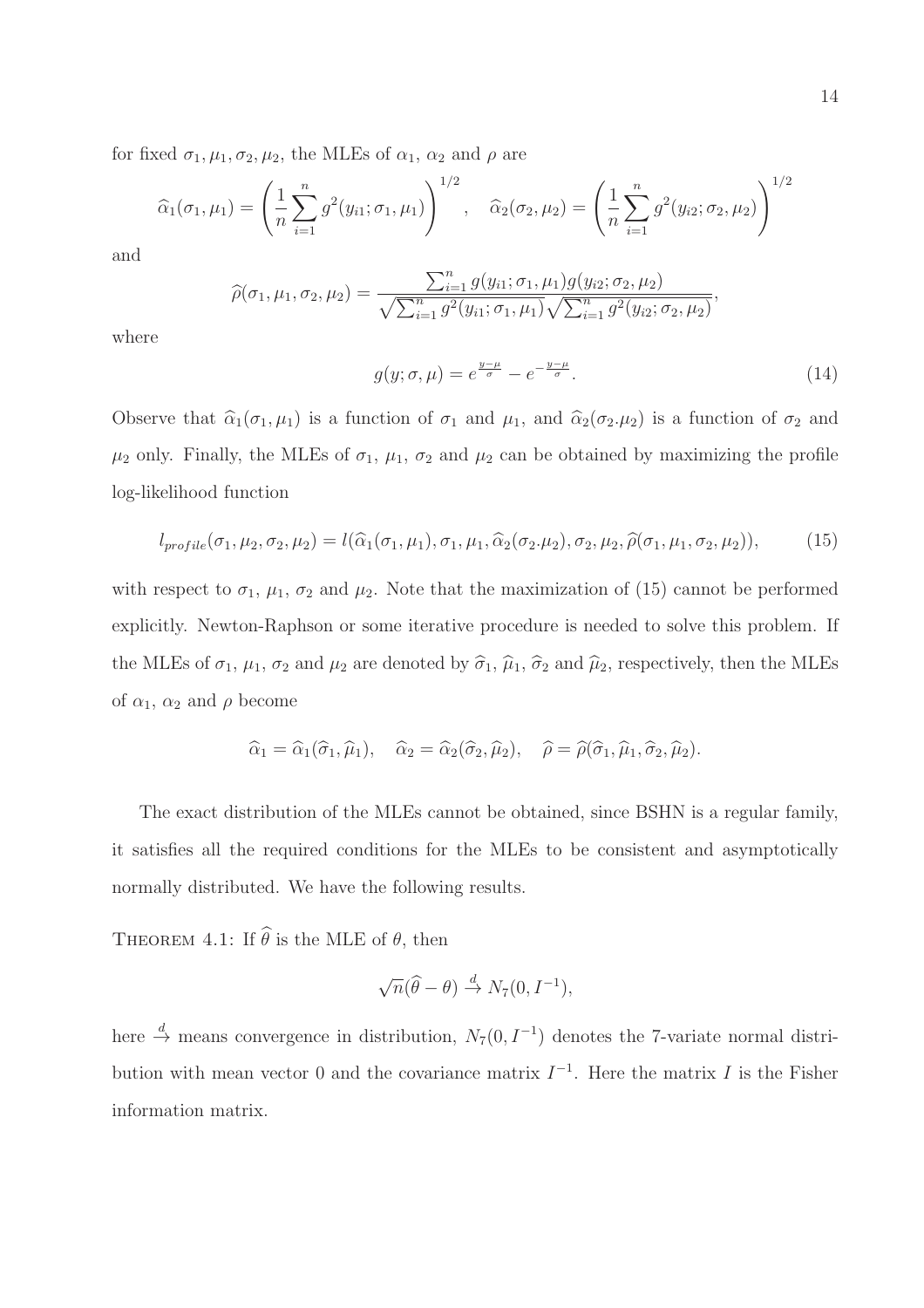It may be mentioned that the elements of the Fisher information matrix can be obtained in a routine matter, although they are not in explicit forms. All the elements are in the double integration form and they are not presented here.

### 4.2 TWO-STAGE ESTIMATORS:

In the previous subsection we have seen that the MLEs of unknown parameters can be obtained by maximizing the profile log-likelihood function, and it needs solving a four dimensional optimization problem. To avoid that we propose to use the estimation of the unknown parameters using the copula structure based on two stage estimation method. Using the copula structure, the log-likelihood function can be written as

$$
l(\theta) = \sum_{i=1}^{n} \ln c_G(F_{Y_1}(y_{i1}; \alpha_1, \sigma_1, \mu_1), F_{Y_2}(y_{i2}; \alpha_2, \sigma_2, \mu_2); \rho) + \sum_{i=1}^{n} \ln f_{Y_1}(y_{i1}; \alpha_1, \sigma_1, \mu_1) + \sum_{i=1}^{n} \ln f_{Y_2}(y_{i2}; \alpha_2, \sigma_2, \mu_2).
$$

Two step estimation procedure can be incorporated as follows. First compute the estimates of  $\alpha_1$ ,  $\sigma_1$  and  $\mu_1$ , say  $\tilde{\alpha}_1$ ,  $\tilde{\sigma}_1$  and  $\tilde{\mu}_1$ , respectively, by maximizing

$$
h_1(\alpha_1, \sigma_1, \mu_1) = \sum_{i=1}^n \ln f_{Y_1}(y_{i1}; \alpha_1, \sigma_1, \mu_1)
$$

with respect to  $\alpha_1$ ,  $\sigma_1$  and  $\mu_1$ . Similarly, obtain the estimates of  $\alpha_2$ ,  $\sigma_2$  and  $\mu_2$ , say  $\widetilde{\alpha}_2$ ,  $\widetilde{\sigma}_2$ and  $\tilde{\mu}_2$ , respectively, by maximizing

$$
h_2(\alpha_2, \sigma_2, \mu_2) = \sum_{i=1}^n \ln f_{Y_2}(y_{i2}; \alpha_2, \sigma_2, \mu_2)
$$

with respect to  $\alpha_2$ ,  $\sigma_2$  and  $\mu_2$ . Finally, obtain the estimate of  $\rho$ , say  $\tilde{\rho}$ , by maximizing  $h(\rho)$ with respect to  $\rho$ , where

$$
h(\rho) = \sum_{i=1}^{n} \ln c_G(u_{i1}, u_{i2}; \rho),
$$

and

$$
u_{i1} = F_{Y_1}(y_{i1}; \widetilde{\alpha}_1, \widetilde{\sigma}_1, \widetilde{\mu}_1) \quad \text{and} \quad u_{i2} = F_{Y_2}(y_{i2}; \widetilde{\alpha}_2, \widetilde{\sigma}_2, \widetilde{\mu}_2).
$$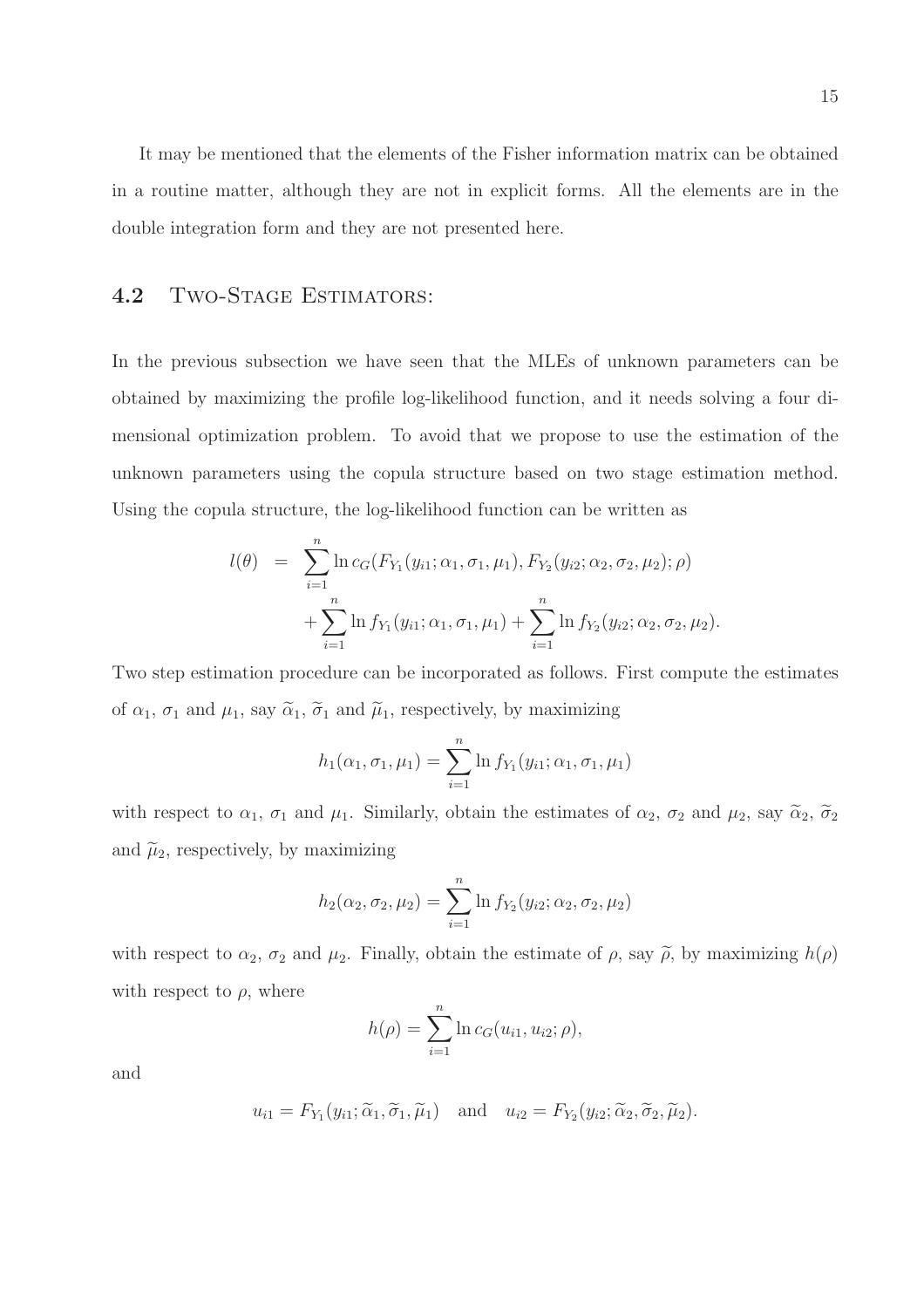Now we indicate how to compute  $\tilde{\alpha}_1$ ,  $\tilde{\sigma}_1$  and  $\tilde{\mu}_1$ . Note that  $h_1(\cdot)$  can be written as

$$
h_1(\alpha_1, \sigma_1, \mu_1) = \sum_{i=1}^n \ln \phi(a(y_{i1}; \alpha_1, \sigma_1, \mu_1)) + \sum_{i=1}^n \ln(A(y_{i1}; \alpha_1, \sigma_1, \mu_1)).
$$
 (16)

Hence, for fixed  $\sigma_1$  and  $\mu_1$ , the maximization of (16) with respect to  $\alpha_1$  can be obtained at

$$
\widetilde{\alpha}_1(\sigma_1, \mu_1) = \left(\frac{1}{n} \sum_{i=1}^n g^2(y_{i1}; \sigma_1, \mu_1)\right)^{1/2},
$$

where  $g(\cdot)$  is same as defined (14). Further  $\tilde{\sigma}_1$  and  $\tilde{\mu}_1$  can be obtained by maximizing

$$
h_1(\widetilde{\alpha}_1(\sigma_1,\mu_1),\sigma_1,\mu_1) = \sum_{i=1}^n \ln \phi(a(y_{i1}; \widetilde{\alpha}_1(\sigma_1,\mu_1),\sigma_1,\mu_1)) + \sum_{i=1}^n \ln(A(y_{i1}; \widetilde{\alpha}_1(\sigma_1,\mu_1),\sigma_1,\mu_1)),
$$

with respect to  $\sigma_1$  and  $\mu_1$ . Similarly, we can obtain  $\tilde{\alpha}_2$ ,  $\tilde{\sigma}_2$  and  $\tilde{\mu}_2$ . Finally, obtain the  $\tilde{\rho}$  by maximizing  $h(\rho)$  with respect to  $\rho$ , which is equivalent to maximize

$$
\sum_{i=1}^{n} \ln \phi_2(z_{i1}, z_{i2}; \rho),
$$

where for  $i = 1, \ldots, n$ ,

$$
z_{i1} = \Phi^{-1}(u_{i1}) = a(y_{i1}; \widetilde{\alpha}_1, \widetilde{\sigma}_1, \widetilde{\mu}_1) \quad \text{and} \quad z_{i2} = \Phi^{-1}(u_{i2}) = a(y_{i2}; \widetilde{\alpha}_2, \widetilde{\sigma}_2, \widetilde{\mu}_2).
$$

Therefore,

$$
\widetilde{\rho} = \frac{\sum_{i=1}^{n} z_{i1} z_{i2}}{\sqrt{\sum_{i=1}^{n} z_{i1}^2} \sqrt{\sum_{i=1}^{n} z_{i2}^2}}.
$$

A two-stage estimation process involves solving two independent two-dimensional optimization problems rather than one four dimensional optimization problem. Clearly it saves a significant amount of computational time. The estimators obtained by the two-stage procedure are consistent estimators of the unknown parameters. The asymptotic distribution of the two-stage estimators can be obtained in a routine matter as it has been obtained in Joe [6], and it is not pursued here.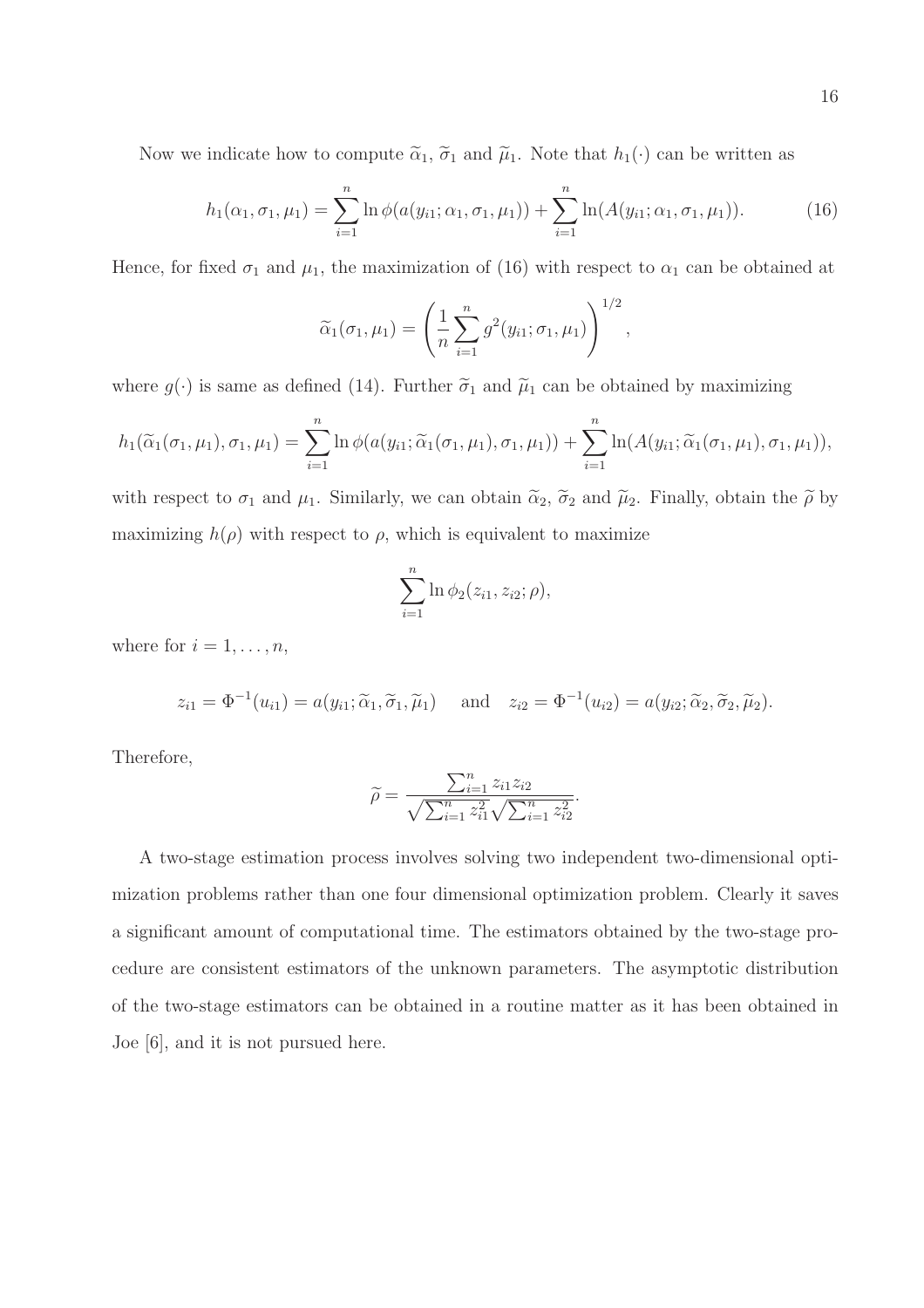# 5 Data Analysis

This data set represents two different measurements of stiffness, 'Shock' and 'Vibration' of each of 30 boards. The first measurement (Shock) involves sending a shock wave down the board and the second measurement (Vibration) is determined while vibrating the board. The data set was originally from William Galligan, and it is reported in Johnson and Wichern  $(4)$ , page 162). We divide all the data points by 1000, just for computational purposes, it is not going to make any difference in the statistical inference.

We fit the SHN distributions to both the marginals and the estimates of the unknown parameters, namely  $\alpha_1$ ,  $\sigma_1$ ,  $\mu_1$ ,  $\alpha_2$ ,  $\sigma_2$  and  $\mu_2$ , are as follows:

$$
\tilde{\alpha}_1 = 0.00327, \ \tilde{\sigma}_1 = 184.6307, \ \tilde{\mu}_1 = 1.4660, \ \tilde{\alpha}_2 = 0.00318, \ \tilde{\sigma}_2 = 198.9323, \ \tilde{\mu}_1 = 1.7189.
$$

We want to see how good the SHN distribution fits the marginals. The Kolmogorov-Smirnov distance between the empirical distribution function and the fitted distribution function, and the associated p value (reported in brackets) for  $Y_1$  and  $Y_2$  are 0.1048 (0.8965) and 0.0940 (0.9535), respectively. Therefore, based on the Kolmogorov-Smirnov distances, it is clear that the SHN distribution fits the marginals quite well. Finally, we obtain  $\tilde{\rho} = 0.9238$ . The 95% confidence intervals of  $\alpha_1$ ,  $\sigma_1$ ,  $\mu_1$ ,  $\alpha_2$ ,  $\sigma_2$ ,  $\mu_2$  and  $\rho$  become, (0.00172,0.00482), (166.0629,203.1985), (0.7781,2.1539), (0.00173,0.00463), (181.9448,215.9198), (0.9874,2.4504), (0.8449,1.0000), respectively.

For comparison purposes, we have fitted the bivariate normal distribution to the data set, and the estimates are as follows:

$$
\hat{\mu}_1 = 1.5079
$$
,  $\hat{\sigma}_1 = 0.2987$ ,  $\hat{\mu}_2 = 1.7249$ ,  $\hat{\sigma}_2 = 0.3174$ ,  $\hat{\rho} = 0.9241$ .

The Kolmogorov-Smirnov distance between the empirical distribution function and the fitted distribution function, and the associated p value (reported in brackets) for  $Y_1$  and  $Y_2$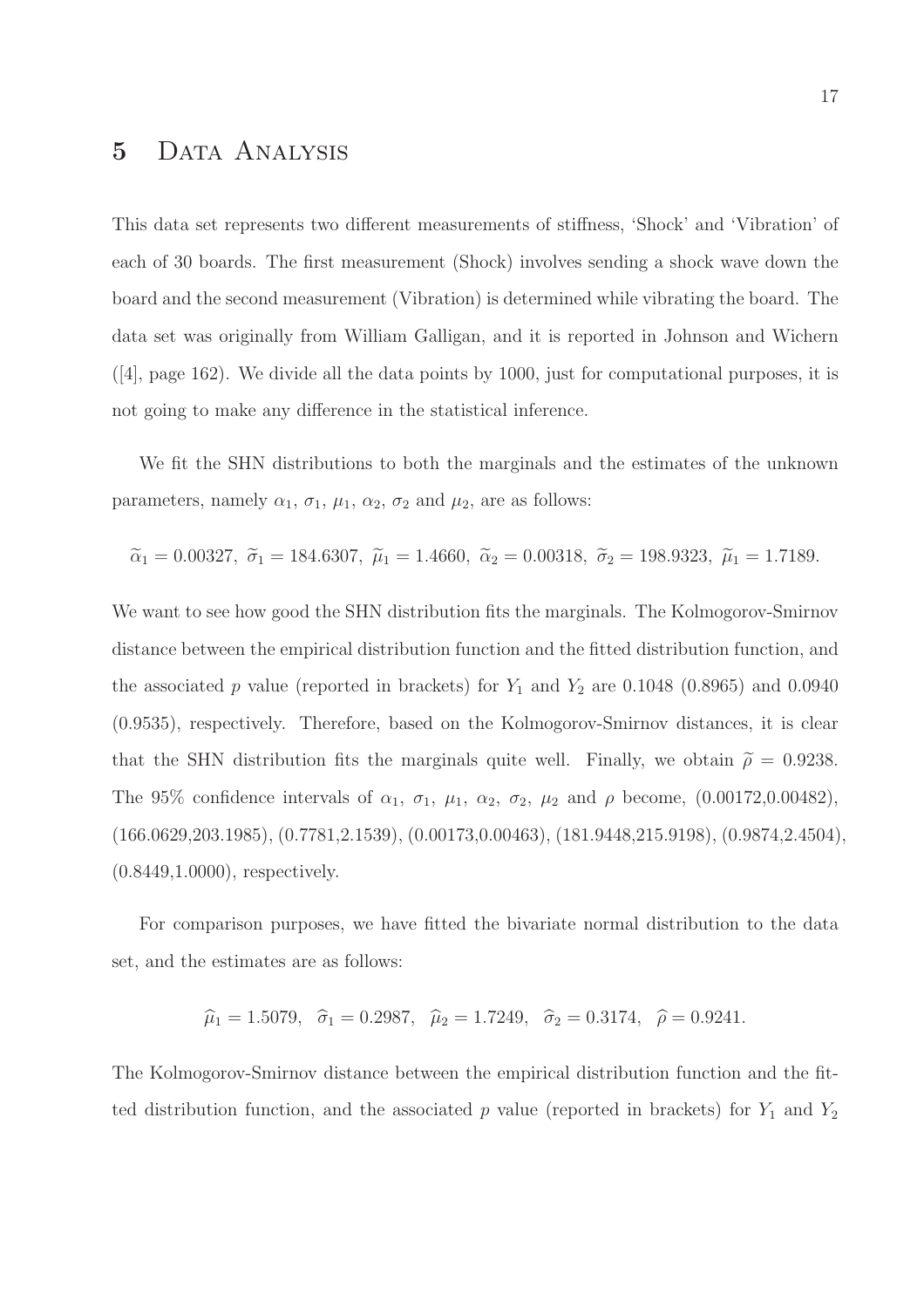are 0.1219 (0.7641) and 0.1003 (0.9233), respectively. Therefore, for the marginals SHN distribution fits better than the normal distribution.

We also perform the bivariate goodness of fit test. In case of bivariate normal distribution the chi-square value is  $14.1740$ , and the associated p value is between 0.95 and 0.99. For BSHN distribution, we transform it to bivariate normal and perform the bivariate normal goodness of fit test. The chi-square value in this case is  $14.1123$ , and the associated p value is also between 0.95 and 0.99. Since for BSHN, the chi-square value is lower, it indicates that BSHN provides marginally a better fit than the bivariate normal distribution.

# 6 Related Model

In this section we consider bivariate generalized Birnbaum-Saunders distribution, which can be obtained from BSHN by transformation. Owen [11], see also Diaz-Garcia and Dominguez-Molina [2], proposed a generalization of the Birnbaum-Saunders distribution, which can be described as follows. A random variable  $T$ , is said to have a generalized Birnbaum-Saunders distribution with parameters  $\alpha > 0$ ,  $\beta > 0$  and  $\lambda > 0$ , if the CDF of T is

$$
F_T(t) = P(T \le t) = \Phi(b(t; \alpha, \beta, \lambda)); \quad t > 0.
$$

where

$$
b(t; \alpha, \beta, \lambda) = \frac{1}{\alpha} \left\{ \left( \frac{t}{\beta} \right)^{\lambda} - \left( \frac{\beta}{t} \right)^{\lambda} \right\}.
$$

The corresponding PDF becomes;

$$
f_T(t) = \phi(b(t; \alpha, \beta, \lambda)B(t; \alpha, \beta, \lambda); \quad t > 0,
$$

where

$$
B(t; \alpha, \beta, \lambda) = \frac{d}{dt}b(t; \alpha, \beta, \lambda) = \frac{\lambda}{\alpha t} \left[ \left(\frac{t}{\beta}\right)^{\lambda} + \left(\frac{\beta}{t}\right)^{\lambda} \right].
$$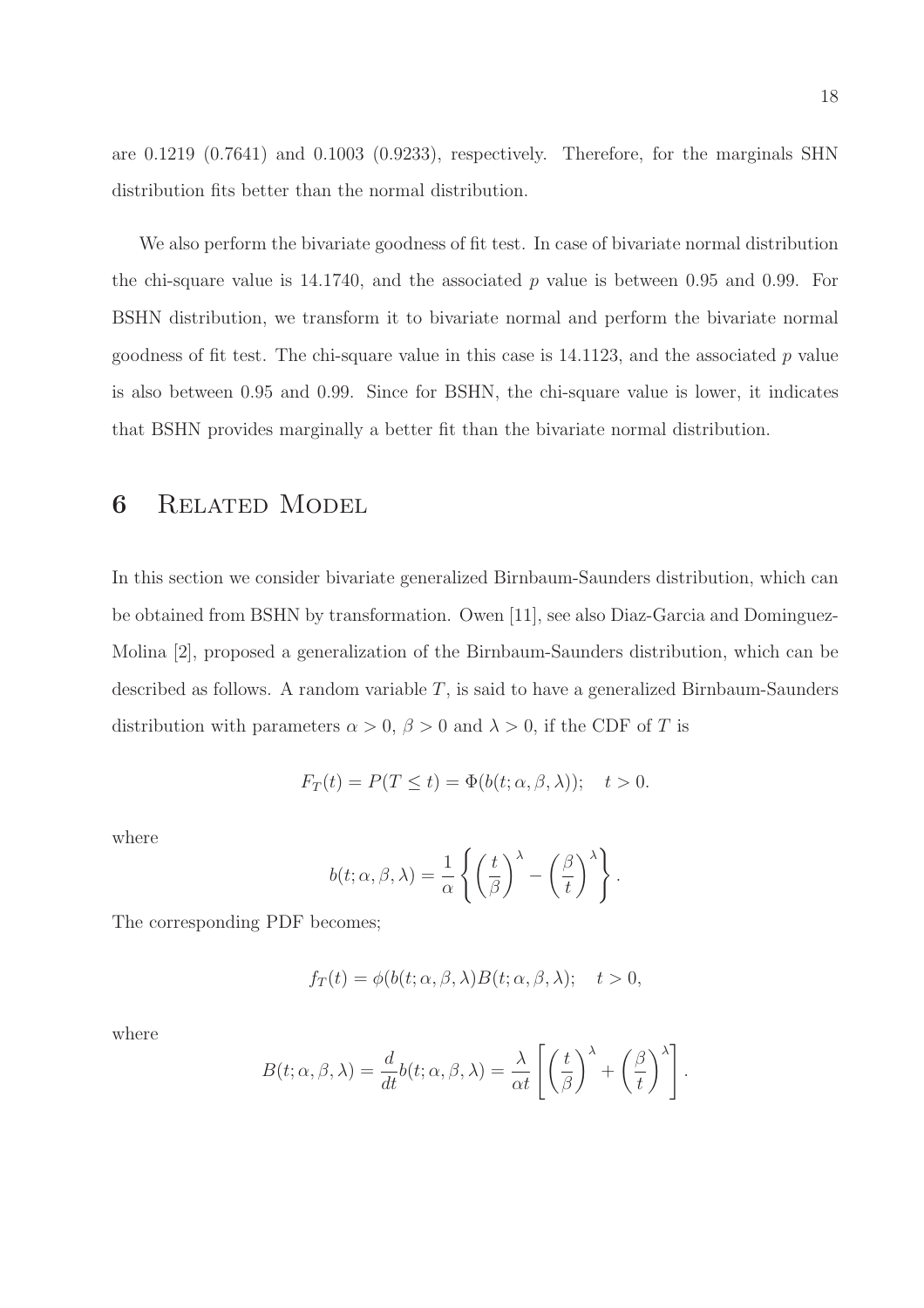We denote this random variable as  $GBS(\alpha, \beta, \lambda)$ . It can be easily seen that if

$$
T \sim \text{GBS}(\alpha, \beta, \lambda) \quad \Leftrightarrow \quad \ln T \sim \text{SHN}(\alpha, \lambda^{-1}, \ln \beta).
$$

Now we are in a position to introduce the bivariate generalized Birnbaum-Saunders distribution as follows. A bivariate random vector  $(T_1, T_2)$  is said to have bivariate generalized Birnbaum-Saunders distribution with parameters  $\alpha_1$ ,  $\beta_1$ ,  $\lambda_1$ ,  $\alpha_2$ ,  $\beta_2$ ,  $\lambda_2$  and  $\rho$ , if

$$
(T_1, T_2) = (e^{Y_1}, e^{Y_2}),
$$

where  $(Y_1, Y_2) \sim \text{BSHN}(\alpha_1, \lambda_1^{-1}, \ln \beta_1, \alpha_2, \lambda_2^{-1}, \ln \beta_2, \rho)$ . The joint CDF of  $(T_1, T_2)$  becomes

$$
P(T_1 \le t_1, T_2 \le t_2) = \Phi_2(b(t_1; \alpha_1, \beta_1, \lambda_1), b(t_2; \alpha_2, \beta_2, \lambda_2); \rho); \quad t_1 > 0, t_2 > 0. \tag{17}
$$

A random vector  $(T_1, T_2)$  with CDF (17), will be denoted by  $BGBS(\alpha_1, \beta_1, \lambda_1, \alpha_2, \beta_2, \lambda_2, \rho)$ . The joint PDF of  $(T_1, T_2)$  becomes

$$
f_{T_1,T_2}(t_1,t_2) = \phi_2(b(t_1;\alpha_1,\beta_1,\lambda_1), b(t_2;\alpha_2,\beta_2,\lambda_2); \rho) \prod_{i=1}^2 B(t_i;\alpha_i,\beta_i,\lambda_i); \quad t_1 > 0, t_2 > 0. \tag{18}
$$

Note that when  $\lambda_1 = \lambda_2 = 1/2$ , it matches with the bivariate Birnbaum-Saunders distribution introduced by Kundu et al. [7]. Therefore, most of the results obtained in Kundu et al. [7] can be obtained as special cases of the results of this paper. We present the results without proofs, as they can be obtained along the same line as the proofs provided in Section 3.

THEOREM 6.1: If  $(T_1, T_2) \sim \text{BGBS}(\alpha_1, \beta_1, \lambda_1, \alpha_2, \beta_2, \lambda_2, \rho)$ , then

- (a)  $T_i \sim \text{GBS}(\alpha_i, \beta_i, \lambda_i); \quad i = 1, 2.$
- (b) The conditional CDF of  $T_1$  given  $T_2 = t_2$ , is given by

$$
P(T_1 \le t_1 | T_2 = t_2) = \Phi\left[\frac{b(t_1; \alpha_1, \beta_1, \lambda_1) - \rho b(t_2; \alpha_2, \beta_2, \lambda_2)}{\sqrt{1 - \rho^2}}\right]
$$

(c) The conditional PDF of  $T_1$ , given  $T_2 = t_2$  is

$$
f_{T_1|T_2=t_2}(t_1) = \phi \left\{ \frac{b(t_1;\alpha_1,\beta_1,\lambda_1) - \rho b(t_2;\alpha_2,\beta_2,\lambda_2)}{\sqrt{1-\rho^2}} \right\} \frac{1}{\sqrt{1-\rho^2}} B(t_1;\alpha_1,\beta_1,\lambda_1).
$$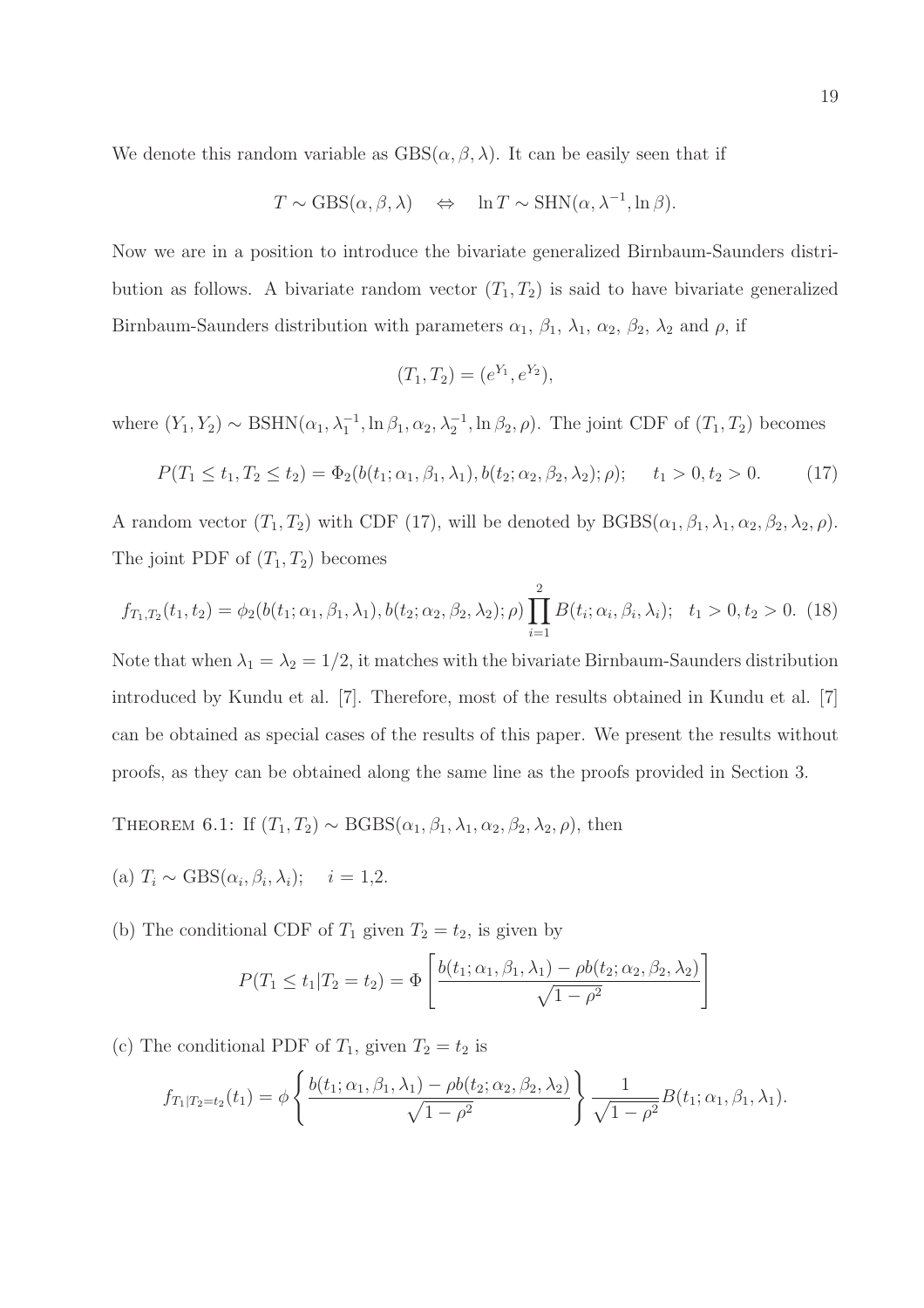THEOREM 6.2: If  $(T_1, T_2) \sim \text{BGBS}(\alpha_1, \beta_1, \lambda_1, \alpha_2, \beta_2, \lambda_2, \rho)$ , then

(a) For 
$$
c_1 > 0
$$
,  $c_2 > 0$ ,  $(c_1T_1, c_2T_2) \sim \text{BGBS}(\alpha_1, c_1\beta_1, \lambda_1, \alpha_2, c_2\beta_2, \lambda_2, \rho)$ .  
\n(b)  $(T_1, T_2^{-1}) \sim \text{BGBS}(\alpha_1, \beta_1, \lambda_1, \alpha_2, \beta_2^{-1}, \lambda_2, -\rho)$ .  
\n(c)  $(T_1^{-1}, T_2) \sim \text{BGBS}(\alpha_1, \beta_1^{-1}, \lambda_1, \alpha_2, \beta_2, \lambda_2, -\rho)$ .  
\n(d)  $(T_1^{-1}, T_2^{-1}) \sim \text{BGBS}(\alpha_1, \beta_1^{-1}, \lambda_1, \alpha_2, \beta_2^{-1}, \lambda_2, \rho)$ .

THEOREM 6.3: If  $(T_1, T_2) \sim \text{BGBS}(\alpha_1, \beta_1, \lambda_1, \alpha_2, \beta_2, \lambda_2, \rho)$ , then for  $\rho > 0$ , it is TP<sub>2</sub> and for  $\rho < 0$ , it is RR<sub>2</sub>.

Note that the results of Theorems 3.1, 3.2, and 3.3 of Kundu et al. [7] can be obtained as special cases of the results of Theorems 6.1, 6.2 and 6.3, respectively. Due to copula property, Blomqvist's beta, Kendall's tau and Spearman's rho will be same as the bivariate sinh-normal distribution. The maximum likelihood estimators of the unknown parameters cannot be obtained in closed form. In this case also directly the two stage estimators can be used as before, alternatively, after making the data transformation, the two stage procedure as described in Section 4, can be used quite easily.

# 7 CONCLUSION

In this paper we consider a new bivariate distribution which is a natural extension of the univariate sinh-normal distribution. The proposed model has seven unknown parameters, and we obtain different properties of the model. It is observed that the model can be obtained as a Gaussian copula, hence several properties of the Gaussian copula can be easily obtained for this model. The maximum likelihood estimators of the unknown parameters cannot be obtained in closed form, and they can be obtained by using profile log-likelihood method. It involves solving a four dimensional optimization problem. To avoid that we propose to use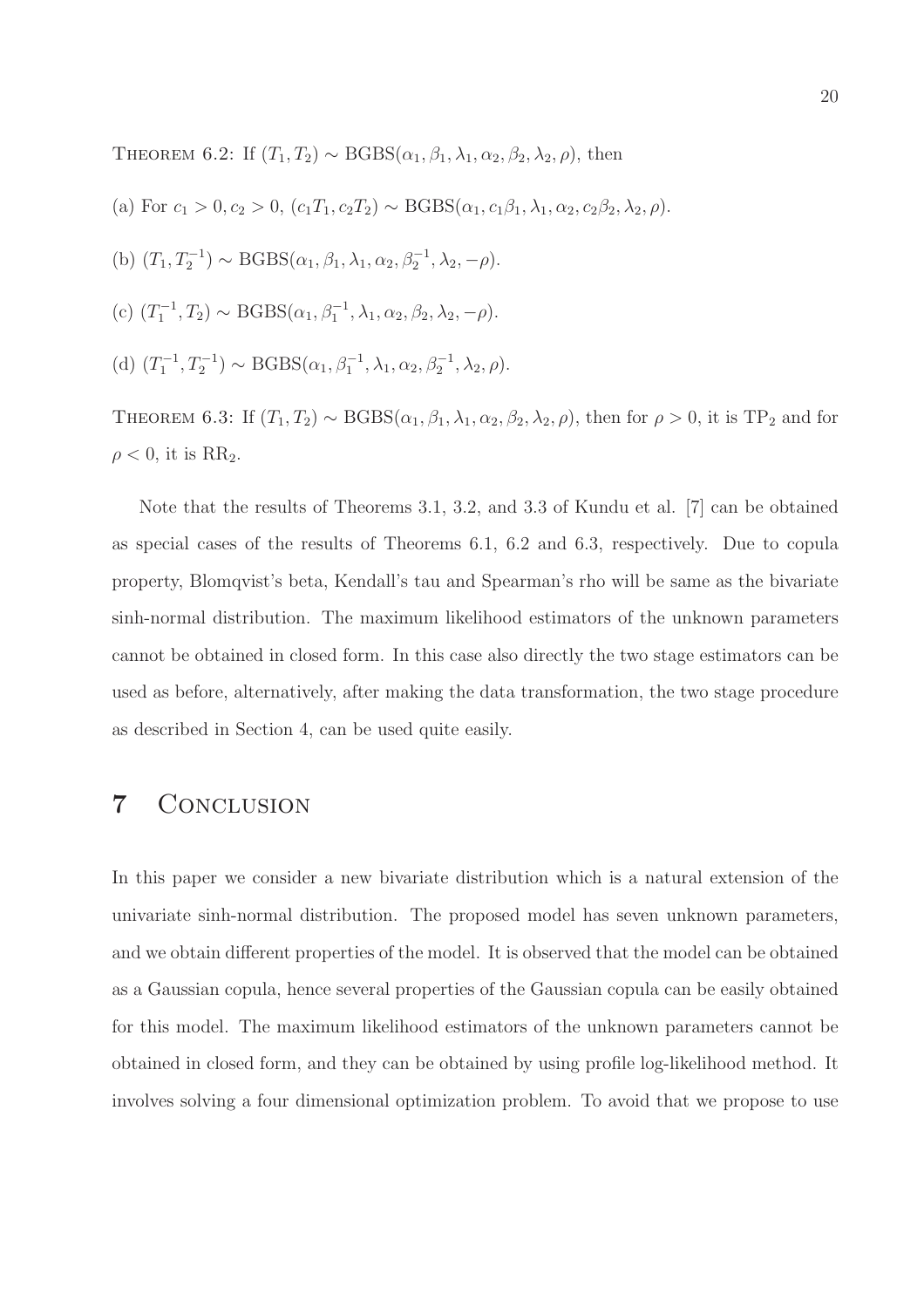two step estimation procedure using the copula structure. The estimators obtained by two stage procedure can be obtained by solving two independent two-dimensional optimization problems. They are consistent, and asymptotically normally distributed. Computationally they can be obtained in a much easier manner than the MLEs. Further, we have considered bivariate generalized Birnbaum-Saunders distribution, and studied its different properties. It is observed that many properties of the bivariate Birnbaum-Saunders distribution can be obtained as special cases of the proposed model.

It may be mentioned that although in this paper we have mainly concentrated for the bivariate model, the same concept can be extended for any p dimensional model. Several properties can be obtained along the same line as the bivariate model. Clearly, it is more flexible than the multivariate normal model. Different other characteristics are under investigation, it will be reported later.

### Acknowledgements

The author would like to thank the reviewers for their constructive suggestions.

# References

- [1] Birnbaum, Z.W., Saunders, S.C. (1969), "A new family of life distributions", Journal of Applied Probability, vol. 6, 319–327.
- [2] Diaz-Garcia, J.A. and Dominguez-Molina, J.R. (2006), "Some generalizations of Birnbaum-Saunders and sinh-normal distributions", International Mathematical Forum 1, no. 33- 36, 1709 - 1727.
- [3] Gupta, P.L. and Gupta, R.C. (1997), "On the multivariate normal hazard", Journal of Multivariate Analysis, vol. 62, 64 - 73.